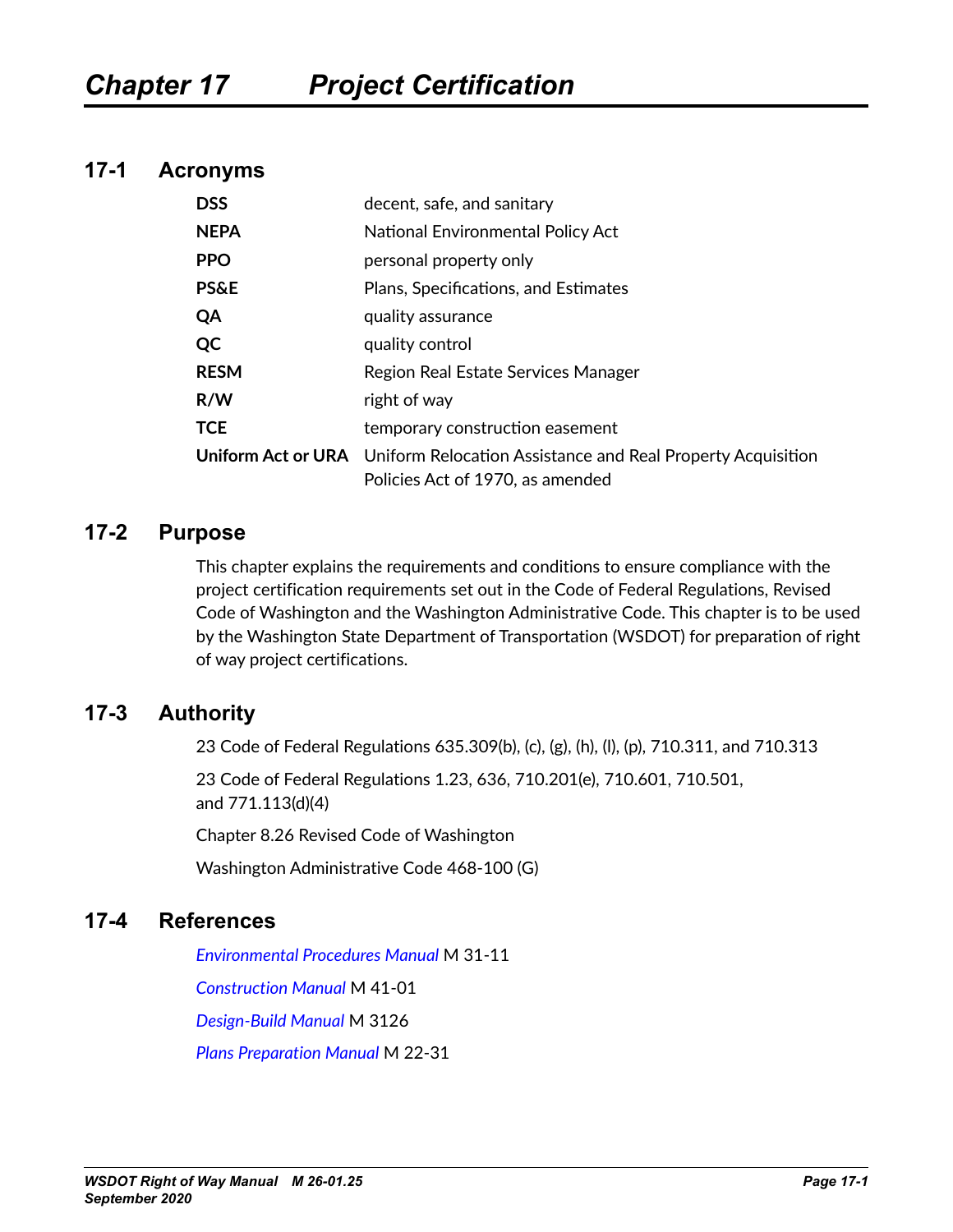## **17-5 Forms**

## **17-5.1** *WSDOT RES Forms*

RES-399

## RES-383 No Right of Way Certificate

RES -384 Certificate 1, No Relocation

- RES- 385 Certificate 1, Residential Relocation
- RES- 386 Certificate 1, Non-Residential Relocation
- RES -387 Certificate 1, Combination of Relocation Types
- RES -388 Certificate 2, No Relocation
- RES -389 Certificate 2, Residential Relocation
- RES 390 Certificate 2, Non-Residential Relocation
- RES 391 Certificate 2, Combination of Relocation Types
- RES- 392 Certificate 3, No Relocation
- RES 393 Certificate 3, Residential Relocation
- RES 394 Certificate 3, Non-Residential Relocation
- RES 395 Certificate 3, Combination of Relocation Types
- RES 396 Certificate 3, Design Build
- RES 397 Certification Worksheet State
- Certification Worksheet Design Build
- WSDOT Certification Concurrence Letter

## **17-6 Definitions**

**Certification** – A statement certifying that all right of way clearance, including relocation assistance, has been completed or that all necessary arrangements have been made for it to be undertaken and completed as required for proper coordination with the physical construction schedule. The purpose of this certification is to inform the contractor of the status of right of way clearance and to certify that the requirements of the Uniform Act have been met on federally-funded projects. The statement includes language certifying that the appropriate rights were acquired for construction, operation, and maintenance within the right of way.

**Combination of Relocation Types** –There is more than one type of relocation on a project. Specifically, this is when there is some combination of residential and non-residential relocation, including PPO. This type of relocation is project-wide, not parcel specific.

**Existing R/W** – Land that is already incorporated into the roadway facility or land certified under a previous federal aid project. Permits, easements, temporary construction easements (TCE), and slope easements are generally considered R/W acquisition.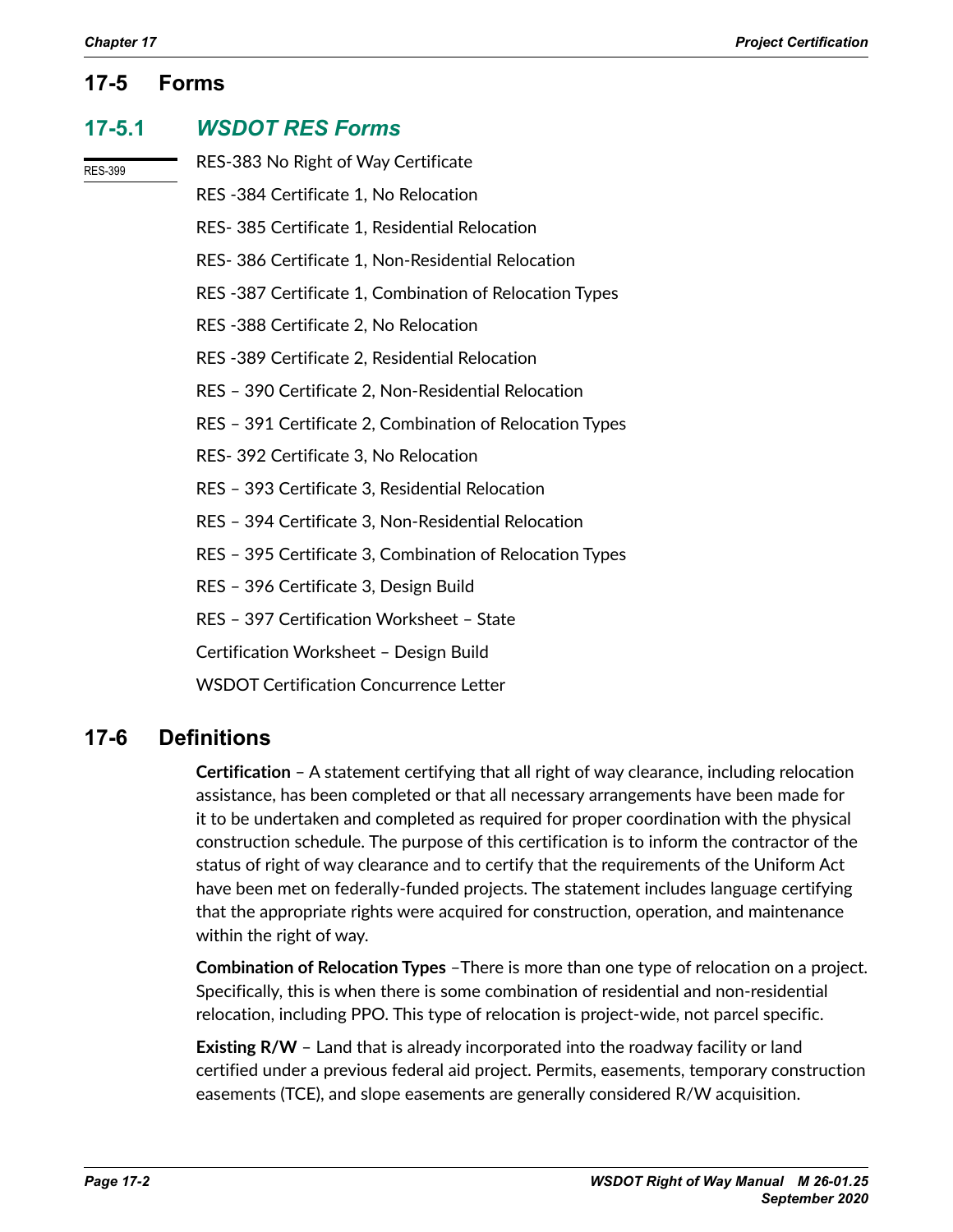**No Right of Way Acquisition** The proposed project can be built entirely within the existing roadway facility (the facility may be something other than roadway for transportation enhancement projects).

*Note:* If any property interest is required outside the existing right of way, such as a permit, right of entry, temporary easement or a slope easement, the project cannot be certified as "no right of way required". Also, if property was acquired specifically for the project, but was acquired under any of the "early acquisition" options, this will necessitate a right of way certification 1, 2 or 3—it does not meet the criteria for a "no right of way required" determination.

**Non-Residential Relocation** – Relocation/displacement of businesses, farms, and nonprofit organizations. PPO relocations are usually treated as non-residential relocations because they do not require DSS assurances.

**Residential Relocation** – Relocation/displacement of individuals and families from a dwelling.

**Sufficient Property Rights** – Per 23 CFR [1.23](http://www.ecfr.gov/cgi-bin/text-idx?SID=63c7b2ff01586b46b1ecd50f15eccb1c&mc=true&node=se23.1.1_123&rgn=div8) and 710.201(e), the real property interest acquired for federal aid projects by the acquiring agency must be adequate for the construction, operation, and maintenance of the resulting facility and for the protection of both the facility and the traveling public.

The acquiring agency must acquire any property needed for mitigation and any staging areas required by the NEPA document in the certification. **This also means R/W shown as needed on the PS&E, not just the R/W plan, needs to be certified.**

**Right of Entry** – A personal right that gives the agency the right to perform certain tasks or work defined within the document. If a right of entry is proposed for construction activities, it should only be used in emergency situations (slides, floods, culverts) or when the property is owned by another state or local agency and additional time is needed to get through their process.

**Uniform Relocation Assistance and Real Property Acquisition Policies Act of 1970, as amended** – This is the federal statute that sets forth the requirements for appraisals, acquisitions, and relocation assistance for federal projects.

*Note:* The project certification process is not addressed in the Uniform Act.

## **17-7 General**

This chapter outlines the steps necessary to prepare project certification. Advertisement for project construction is the point at which the acquiring agency commits the R/W to the terms of a construction contract. Bids submitted by contractors are based on the acquiring agency's delivery of a clear R/W by the start of construction. If a contractor does not have access to a property because sufficient property rights are not acquired or certain properties remain occupied, damages for delay of work may result and the project may not be completed on schedule.

Federal and state law assures property owners and displaced occupants (residents and owners) of specific rights and protections and the delivery of certain entitlements before possession is taken of the property. The most important of these are: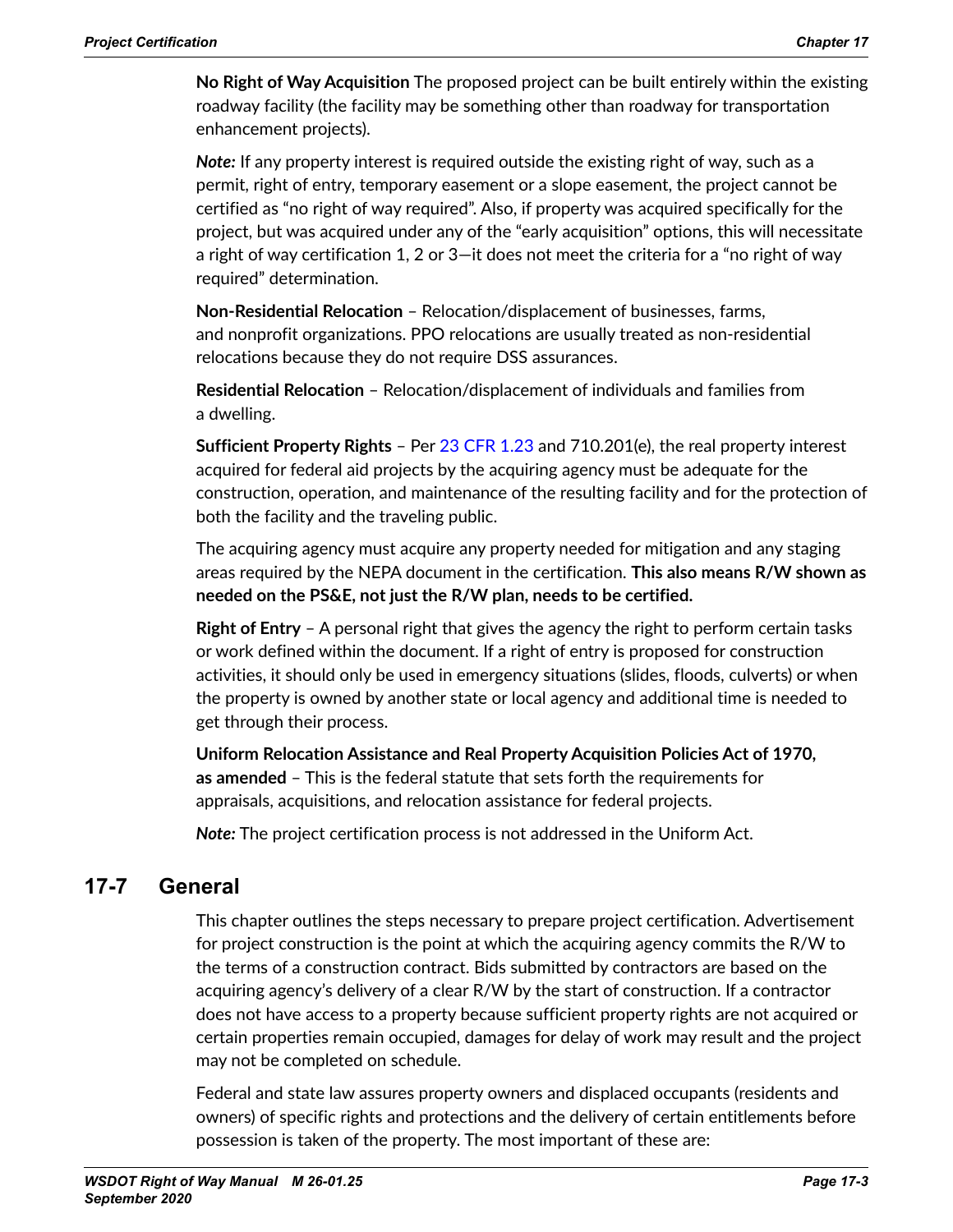## **17-8 Policy**

Federal and State Law assures property owners and displaced occupants (residents and owners) of specific rights and protection and the delivery of certain entitlement before possession is taken of the property. The certification provides the following information and assurances:

- A. Sufficient property rights to construct, operate, and maintain the facility, as shown on the PS&E, have been acquired. This includes parcels needed for construction purposes only, such as TEs or permits. If limited access rights need to be acquired, the transaction must be completed prior to certification.
- B. The R/W is clear of encroachments and includes the entire R/W, not just the area of the traveled way or project improvements. Any encroachment that will be allowed to remain in the right of way must be there legally, i.e, under an airspace lease.
- C. R/W has been acquired in accordance with the Uniform Act requirements and/or Federal Land Transfer processes.

*Note:* Owners must be paid the full amount the established as just compensation, or the amount deposited in court for their benefit, before the agency takes possession of the property.

D. Relocation assistance has been completed in accordance with the Uniform Act and meets the requirements of Chapter 12 of the WSDOT *R/W Procedures Manual*.

*Note:* Residential displaced persons must be offered comparable replacement housing that is within their financial means and available for occupancy no less than 90 days before being required to move.

- Section 6-3 Early Acquisition
- E. Properties acquired in advance of NEPA clearance (including donations) are identified by parcel number. (This information can take the form of an address or a county tax ID if parcel numbers are not assigned.)
- F. A R/W certificate is prepared for all projects where federal funds are used in any phase (PE, R/W, CN) if there is R/W acquisition.
	- For projects where the final project definition indicates that no R/W needs to be acquired, no certificate is required. If project scope changes occur after submittal of the final project definition and additional R/W is required, a certificate is submitted following standard procedures.
	- If the final project definition indicates that R/W is required but ultimately design does not require additional property or property rights that need to be acquired, a No Right of Way Certificate shall be prepared.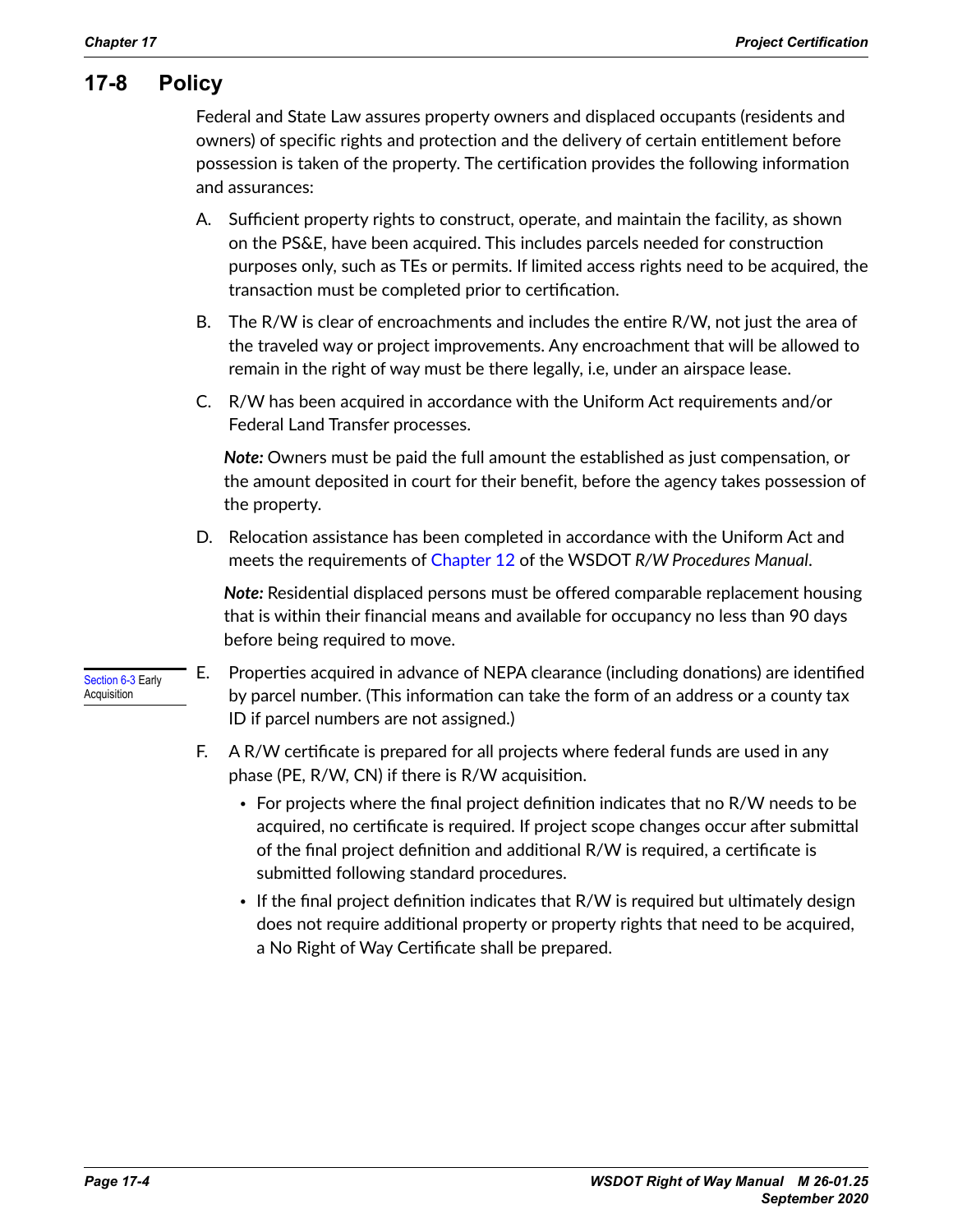## **17-9 Types of Certifications**

## [23 CFR 635.309\(c\)\(1\)](https://www.ecfr.gov/cgi-bin/text-idx?SID=152f21c8713f4b651841d2beae29b57a&mc=true&node=pt23.1.635&rgn=div5#se23.1.635_1309)

A. **Certificate 1 – All R/W Acquired** – All rights have been acquired. All occupants have vacated the R/W and the agency has the right to remove any remaining improvements (except those that are to remain in the R/W under an airspace lease).

- B. **Certificate 2 Right to Occupy All R/W** Trial or appeal of some parcels may be pending and some parcels may have right of entry or possession and use only. All occupants have vacated the R/W and the agency has the right to remove any remaining improvements (except those that are to remain in the R/W under an airspace lease). [23 CFR 635.309\(c\)\(2\)](https://www.ecfr.gov/cgi-bin/text-idx?SID=152f21c8713f4b651841d2beae29b57a&mc=true&node=pt23.1.635&rgn=div5#se23.1.635_1309)
	- C. **Certificate 3 All R/W Not Acquired** Acquisition of a few remaining parcels is not complete. All occupants of residences have had replacement housing made available to them in accordance with 49 CFR [24.204.](https://www.ecfr.gov/cgi-bin/text-idx?SID=152f21c8713f4b651841d2beae29b57a&mc=true&node=pt49.1.24&rgn=div5#se49.1.24_1204) It is recommended that the ad date be deferred or moved in these situations. However, these types of certifications may be used if the agency can adequately explain why certification should take place before acquisition is complete and why it is in the public's interest to do so.

Although the federal regulations in 23 CFR 635.309 $\langle c \rangle$ (3) provide for a single type of certificate when there are still some parcels to be acquired and/or displaced persons to be relocated, there are two distinct situations that can occur:

Since the federal regulations require the certification prior to advertising for construction, there are situations where the circumstances necessitating a certificate # 3 will be cleared prior to bid opening, award, or start of construction. In these situations, R/W clearance prior to construction will result in an upgrade of the certification to a # 1 or # 2 certification before notice to proceed with construction is issued to the contractor. This type of certification # 3 may be referred to as "Time-Based", because the project R/W is expected to be cleared within one of the time intervals prior to the notice to proceed: Between the ad date and bid opening; between the ad date and the award of the contract; or, between the ad date and the issuance of the notice to proceed.

In some cases, R/W may not be cleared prior to the issuance of the notice to proceed and the start of construction. In such situations, the contractor would have to work around any remaining uncleared parcels until they have been cleared. This type of certification # 3 may be referred to as a work-around, or an "Excepted Parcel" certificate # 3.

- 1. **Time Based Certificate** A Time-Based certificate # 3 can be used if agreements have been reached on all parcels and there is a reasonable expectation that payment and relocation will be completed prior to bid opening. In rare cases, and with the prior approval of the Acquisition Program Manager the interval for clearance may extend to the award of contract or to the issuance of the notice to proceed to the contractor.
	- a. In the case of a Time-Based certificate # 3 WSDOT must document why it is in the public's interest for this project to go to ad, award, or notice to proceed prior to having all of the parcels acquired. Some of the reasons why a certificate # 3 might be in the public's interest is if there is work that must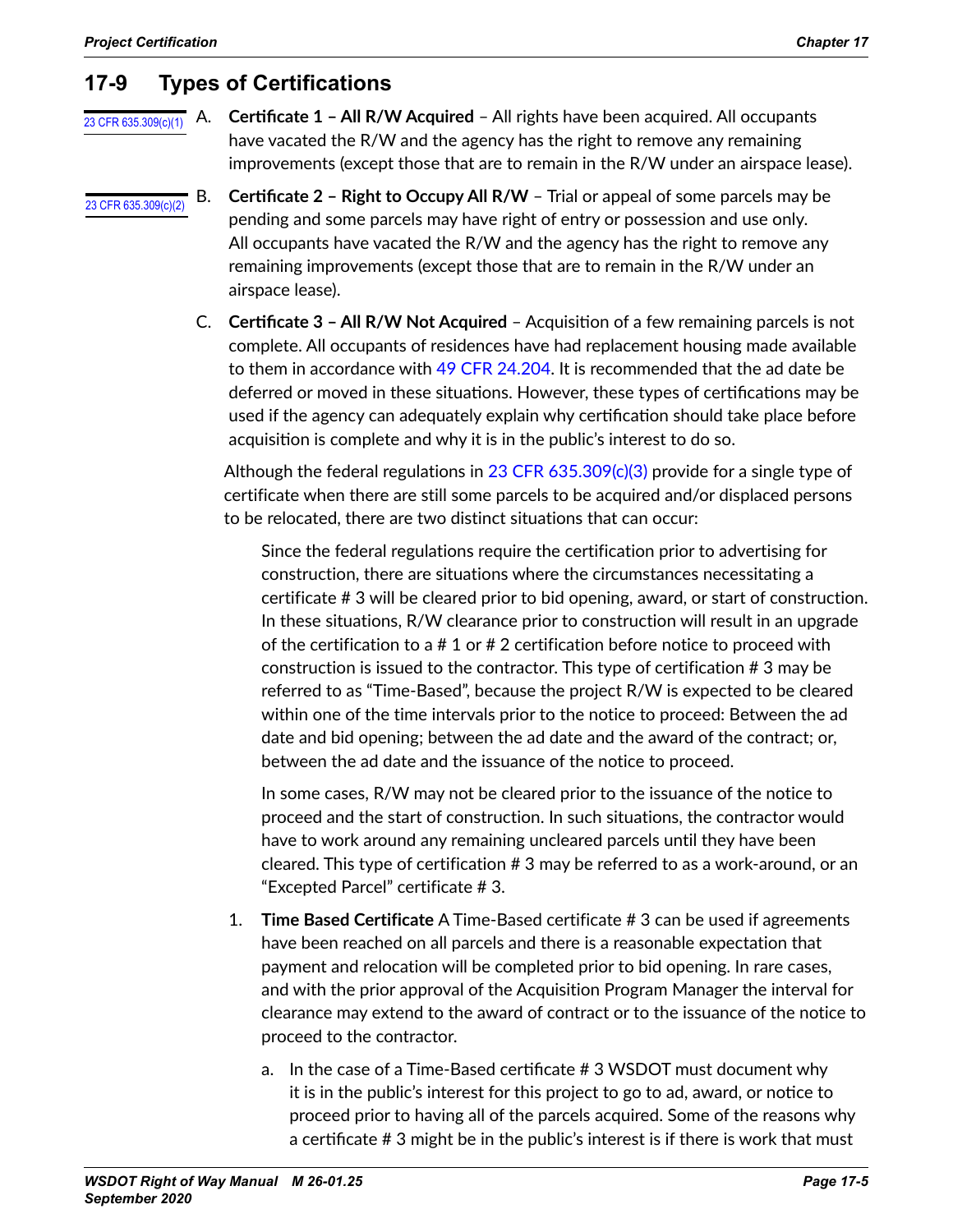be completed within an environmental window which, otherwise, might be missed; or, the project schedule is such that the remaining parcels will not be required until a much later date or even into a new construction season.

- b. The certification document must list the outstanding parcels, the issues remaining, and an estimated clear date that is supported as realistic.
- c. The certification will indicate both the ad date and anticipated bid opening date and include a statement that bids are not to be opened prior to submittal of a certificate that has been upgraded to a certificate # 1 or #2.

## 2. **Excepted Parcel Certificate 3 - Parcels excepted out of the certification**

An Excepted Parcel Certificate 3 is required when it is necessary for a contractor to work around certain parcels because R/W has not been cleared, d. The Excepted Parcel Certificate 3 can only be used in very unusual circumstances and with prior written approval of FHWA on Federally funded project, and wilth prior writeen approval of the Acquisition Program Manager for State only funded projects. Under this type of Certificate 3, the agency ensures that both property owners and occupants of residences, businesses, farms, or nonprofit organizations who have not yet moved from the R/W are protected against unnecessary inconvenience and disproportionate injury or any action coercive in nature.

All un-acquired parcels are identified and a realistic date given for completion of acquisition and relocation. An explanation is provided of why the properties are not acquired, how they will be acquired, and when they will be acquired-- a realistic date of the proposed acquisition is required. Appropriate notification is provided in the project construction bid documents identifying all locations where acquisition is not complete.

- a. The certification document must clearly indicate why it is in the public's interest this project go to ad and award prior to having all of the parcels acquired. Reasons could be that we have work that needs to be completed within an environmental window that would be missed otherwise, or possibly the scheduling of work does not require the remaining parcels until a much later date or even construction season.
- b. All parcels that are excepted out are to be listed within the certification letter along with current status, issues remaining, and estimated clear date.
- c. If work is to be restricted to a specific area, only those parcels necessary for the work are to be certified and work limits identified by stationing are to be imposed. No construction activity will be allowed adjacent to the defined area. Typically, no work will be allowed within existing right of way outside of the restricted construction area. If existing right of way is needed, an explanation of this need is required, along with an explanation of why this would not be coercive and would not cause disproportionate injury or unnecessary inconvenience to nearby parcels.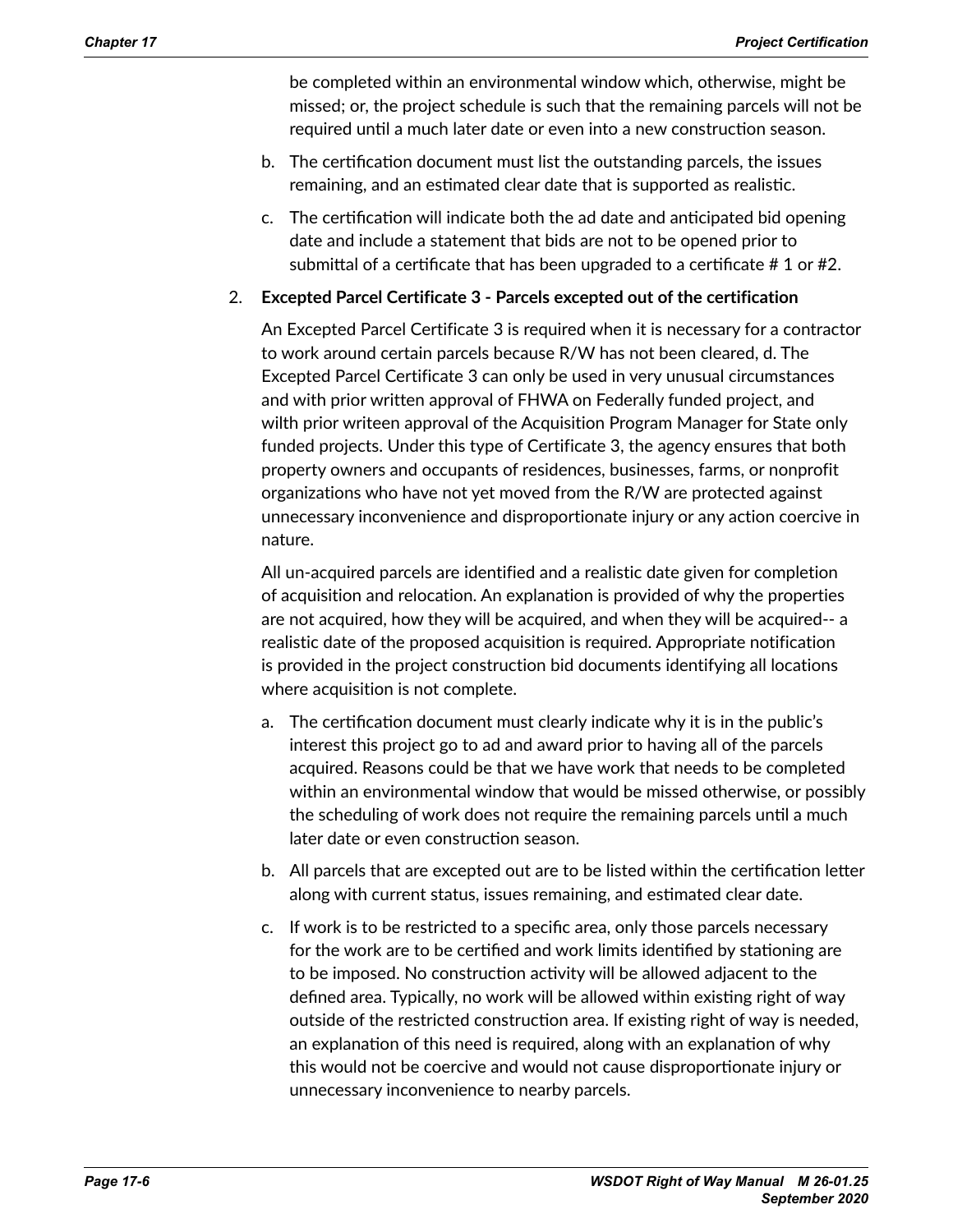- d. WSDOT shall demonstrate they have a "work around", if the excepted parcels cannot be cleared by the anticipated clear date(s), to avoid construction delays and/or changes to the construction contract (change orders) due to clearance of right of way.
- e. A right of way plan shall be submitted with the certification indicating parcels being certified, parcels being excepted out, and the restricted limits of construction.

## 3. **Design Bid Build Certifications**

After R/W acquisition has been completed and no later than one month before the federal aid project is to be advertised for contract, the R/W certificate must be submitted to Program Management.

## 4. **Design Build Certifications**

In order to comply with the requirements of 23 CFR [635.309](https://www.ecfr.gov/cgi-bin/text-idx?SID=152f21c8713f4b651841d2beae29b57a&mc=true&node=pt23.1.635&rgn=div5#se23.1.635_1309) on design-build projects utilizing federal funds, a preliminary certification statement which meets the requirements of 23 CFR [635.309\(b\)](https://www.ecfr.gov/cgi-bin/text-idx?SID=152f21c8713f4b651841d2beae29b57a&mc=true&node=pt23.1.635&rgn=div5#se23.1.635_1309) will be prepared prior to advertising for a design-build contractor. The purpose of this statement is to certify to FHWA, when there are federal funds in the project, that the design-build contract will include necessary arrangements for right of way clearance work and to inform the contractor that a R/W Certification 1, 2, or 3 must be completed and approved prior to the issuance of a notice to proceed to construction on any phase or segment of the project.

Each of the construction segment certifications will be prepared in accordance with the requirements of this chapter, and will include the right of way contained within the specific construction segment being certified. If right of way has not been cleared within a construction segment prior to the issuance of a notice to proceed, a Certification 3 must be prepared in accordance with the requirements in this chapter for an "Excepted Parcel" certification. The agency shall coordinate with FHWA on the conditions that will apply to the approval of this certification.

## **17-10 Procedures**

The certification process is the same for both state-funded and federal-funded projects with the exceptions of the steps outlined in the respective sections.

The date of the certification letter from the Region for State Funded Certifications is the date of certification; there is no HQ concurrence.

The date of the concurrence letter from HQ for Federally Funded Certifications is the date of certification; with the exception of Excepted Parcel Cert 3's, the date of FHWA approval is the date of certification.

If HQ does not concur on Federally Funded Projects, there is no cert date. If FHWA does not approve an Excepted Parcel Cert 3 for Federally Funded projects, there is no cert date.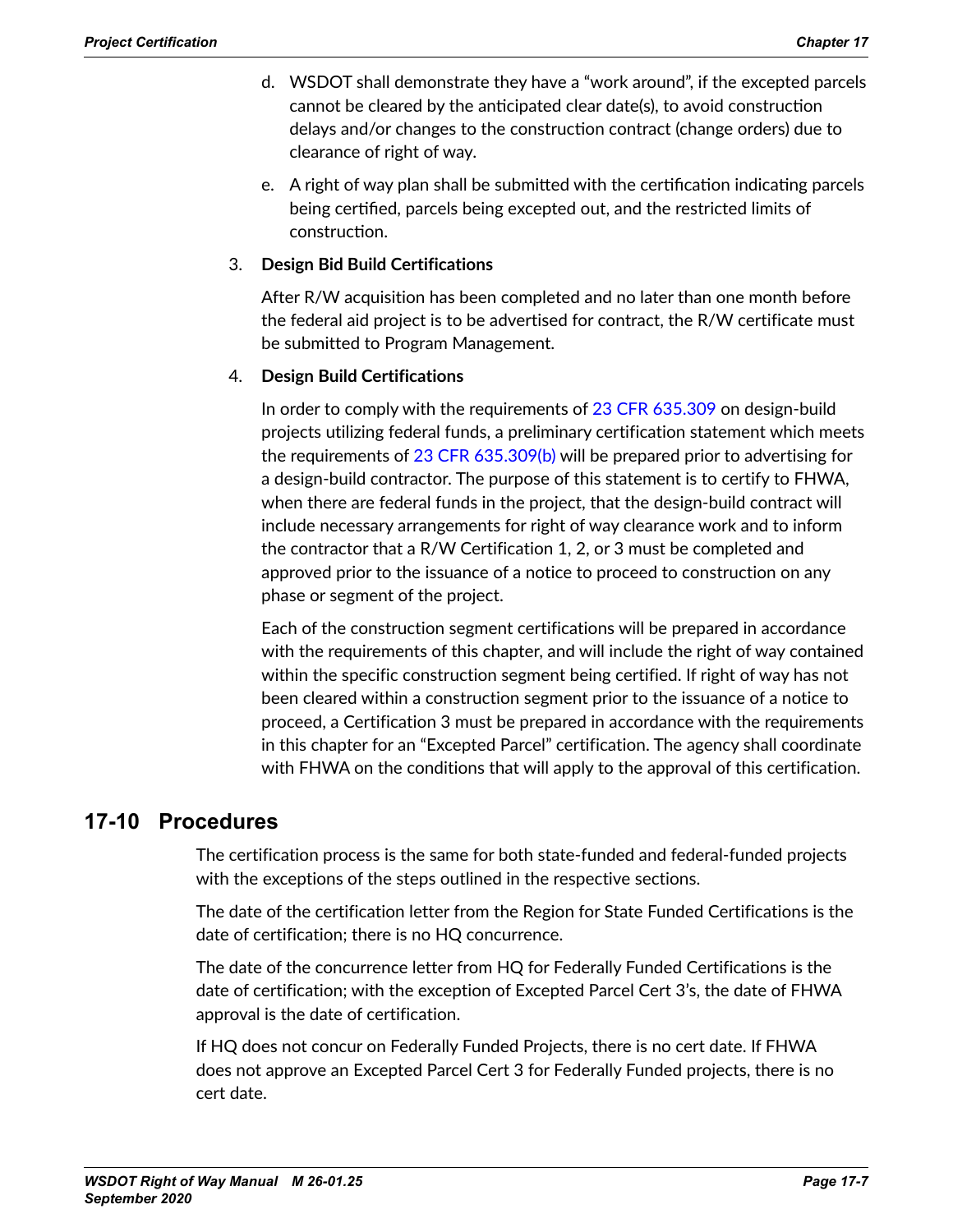Regions prepare Certifications 1 , 2 and 3 to Roger Millar C/O RES HQ and send via email to WSDOT RES Project Certification Requests <[RESProjectCertReq@WSDOT.WA.GOV](mailto:RESProjectCertReq@WSDOT.WA.GOV)>. No RES HQ concurrence is required.

RES HQ logs the Certifications 1, 2 and 3 and spot checks them as part of oversight feedback responsibility.

Regions are required to re-certify all certification 3's to a 1 or a 2 to Roger Millar C/O RES HQ and send via email to WSDOT RES Project Certification Requests [<RESProjectCertReq@WSDOT.WA.GOV](mailto:RESProjectCertReq@WSDOT.WA.GOV)>. No RES HQ concurrence is required.

Regions are required to re-certify all certification 2's to a 1 to Roger Millar C/O RES HQ and send via email to WSDOT RES Project Certification Requests <[RESProjectCertReq@](mailto:RESProjectCertReq@WSDOT.WA.GOV) [WSDOT.WA.GOV>](mailto:RESProjectCertReq@WSDOT.WA.GOV). No RES HQ concurrence is required.

RES HQ logs in re-certification and spot checks them as part of oversight feedback responsibility.

**Design-Build** – Section reserved.

## **17-11 WSDOT Process**

## **17-11.1** *Design Bid Build*

## **17-11.1.1 Region RES Review**

A. Verify:

[WSDOT Certification](http://www.wsdot.wa.gov/publications/manuals/fulltext/M26-01/WSDOTCertificationFlowchart-FHWA.pdf)  [Flowchart – FHWA](http://www.wsdot.wa.gov/publications/manuals/fulltext/M26-01/WSDOTCertificationFlowchart-FHWA.pdf)  [Funded](http://www.wsdot.wa.gov/publications/manuals/fulltext/M26-01/WSDOTCertificationFlowchart-FHWA.pdf)

[WSDOT Certification](http://www.wsdot.wa.gov/publications/manuals/fulltext/M26-01/WSDOTCertificationFlowchart-State.pdf)  [Flowchart – State](http://www.wsdot.wa.gov/publications/manuals/fulltext/M26-01/WSDOTCertificationFlowchart-State.pdf)  [Funded](http://www.wsdot.wa.gov/publications/manuals/fulltext/M26-01/WSDOTCertificationFlowchart-State.pdf)

- 1. All property and/or property rights have been acquired, including limited access rights, if necessary, as shown on the approved and revised R/W plans.
- 2. All rights necessary to construct, operate, and maintain the facility have been acquired as shown on the PS&E.
- 3. All occupants have vacated, and all eligible persons and occupants of the R/W within the project have been relocated to decent, safe, and sanitary housing or have been offered decent, safe, and sanitary housing.
- 4. All environmental commitments requiring R/W are included in the R/W plan and PS&E.
- 5. Property acquired needing utility agreements are in process or complete on project specific properties.
- 6. All construction memorandums dealing with property rights have been forwarded to the Project Engineer Office.
- B. Run IRIS "Parcel Dates Updated" report.
	- 1. Verify all entries are completed.
		- a. Region certification clear dates are filled in.
		- b. Payment available/escrow disbursed entry is filled in (currently located in HQ Clear Dates).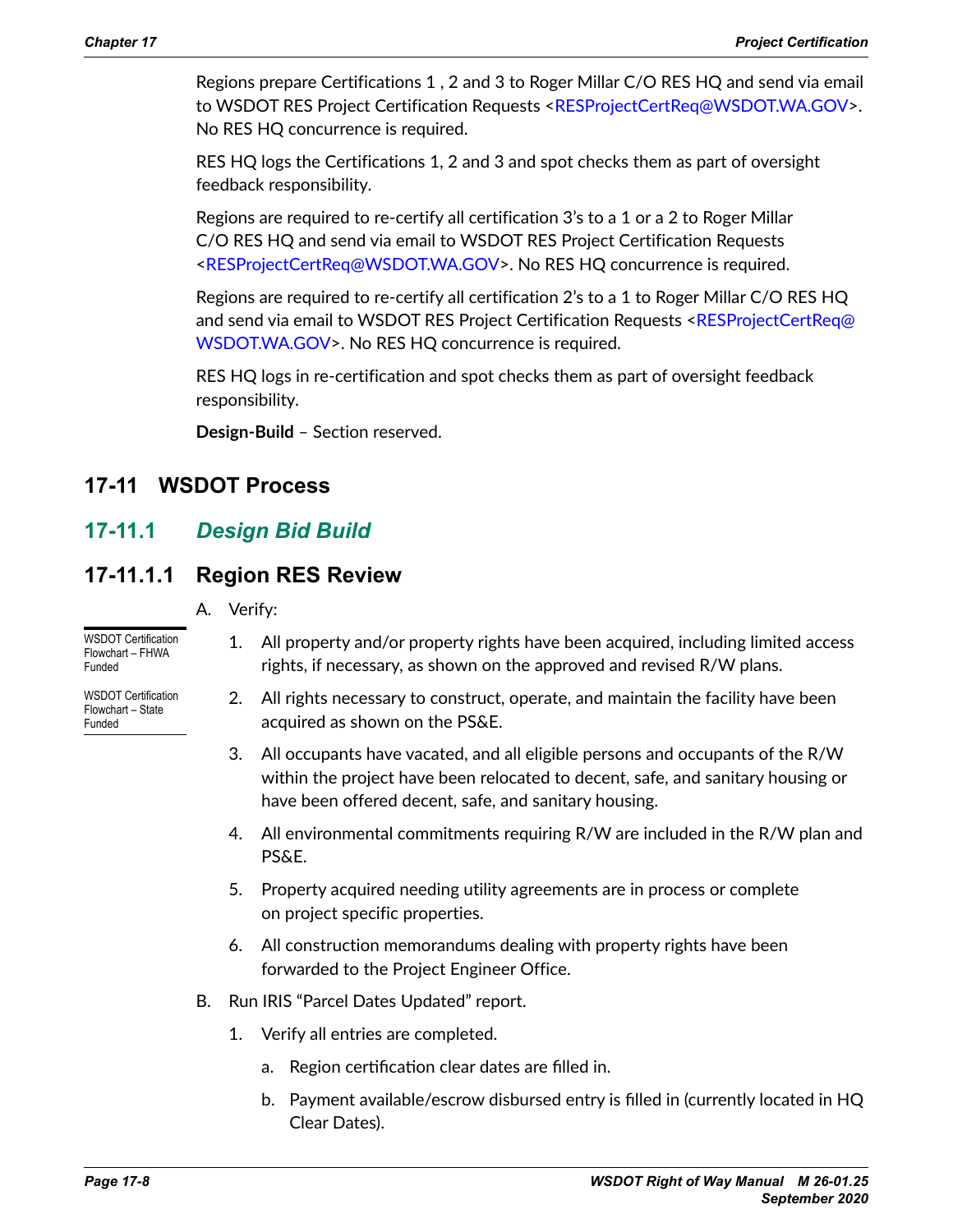- C. Prepare the appropriate certificate (1, 2, or 3) and Certification Worksheet.
	- 1. If federal aid is involved, verify the federal aid number is correct.
		- a. Address certificate to FHWA Division Administrator.
	- 2. If state funds only.
		- a. Address certificate to Secretary of Transportation C/O HQ RES
- D. Send original and email certificate to the HQ RES Acquisition and Title Program Manager.

## **17-11.1.2 HQ RES Review**

- A. Receive certificate (1, 2, or 3) from region.
- B. Run IRIS "Parcel Dates Updated" report and print to ensure all dates are entered.
- C. For federal aid or interstate projects:
	- 1. Review:
		- a. R/W plans to verify that all property and/or property rights have been acquired.
		- b. Verify that the HQ Acquisition and Title Section compliance requirements have been met.
		- c. Review the PS&E and verify that all R/W concerns from PS&E review have been addressed.
		- d. Contact region if any areas need clarification or if IRIS items are incomplete.
	- 2. Prepare WSDOT Certification Concurrence Letter.
		- a. Verify federal aid number and project description.
	- 3. Send the following to FHWA:
		- a. WSDOT Certification Concurrence Letter.
		- b. Original certificate.
		- c. Certificate 1, 2, and time based cert 3s to "FHWA Area Engineer."
		- d. Certificate 3 with excepted parcels to FHWA R/W Program Manager.
	- 4. Email items identified in c above to Region RES Manager and Capital Program Development Budget Development and Finance Office.
	- 5. Complete HQ certification in spreadsheet and IRIS.
	- 6. File copy of WSDOT Certification Concurrence Letter and original region certificate.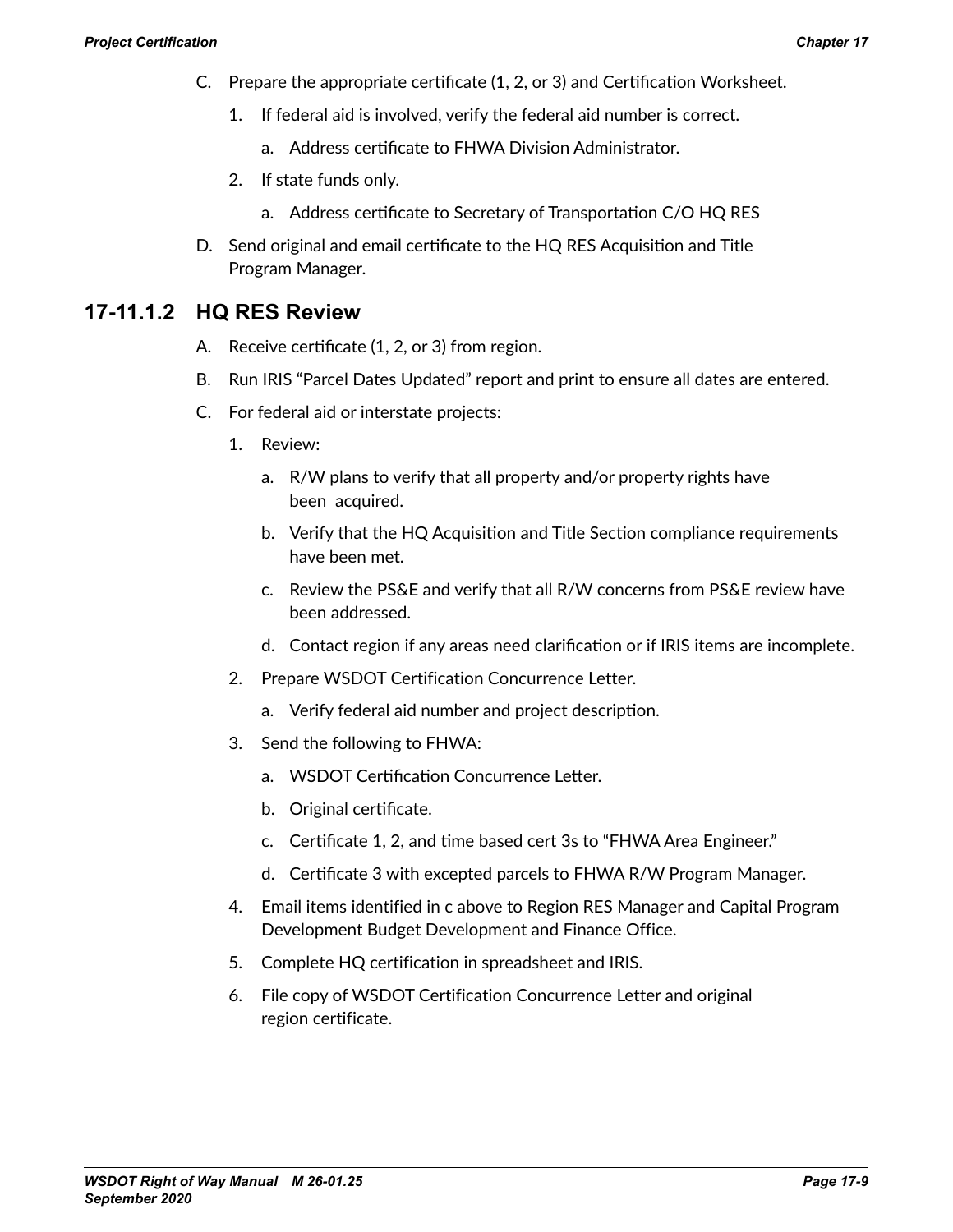- D. For all other projects:
	- For projects selected for review:
		- a. Review:
			- (1) R/W plans to verify that all property and/or property rights have been acquired.
			- (2) HQ Acquisition and Title Section compliance requirements have been met.
			- (3) Review the PS&E if requested by the region, and verify that all R/W concerns from PS&E review have been addressed.
		- b. Contact region if any areas need clarification or if IRIS items are incomplete.
		- c. Contact Region RES Manager to discuss deficiencies.
		- d. Enter certification in log.
		- e. File region certificate.
	- 2. For projects not selected for review:
		- a. Enter certification in log.
		- b. File region certificate.
- E. In the case of a Certificate 3 with excepted parcels, the project must be re-certified to either a 1 or a 2 when possession of the parcels is obtained.

Certificates (1, 2, or 3) are submitted to FHWA based on the following criteria:

- F. Federal aid projects where federal funds are in any project phase (PE, R/W, CN).
- G. Interstate pursuant to the Federal Aid Highway Program Stewardship and Oversight Agreement dated February, 19, 2008.
	- 1. WSDOT submits R/W certificate to FHWA.
	- 2. Supplements to the Stewardship Agreement that are project specific such as SR 520 and Alaska Way Viaduct. *Note:* These supplements were to the 2001 Washington Federal Aid Stewardship Agreement.

If 1 or 2 above are not applicable then the certificate is addressed to the Secretary of Transportation.

FHWA does not formally approve Certificates 1, 2, and time based Certificate 3s. The actual certification date for federal aid projects is the date on the WSDOT Certification Concurrence Letter sent to FHWA. For Certificate 3s, FHWA will issue an approval letter and that is the certification date.

*Note:* For Certificate 3 only, when FHWA approval letter is received, forward to Region RES Manager and Capital Program Development Budget Development and Finance Office.

-Aid Projects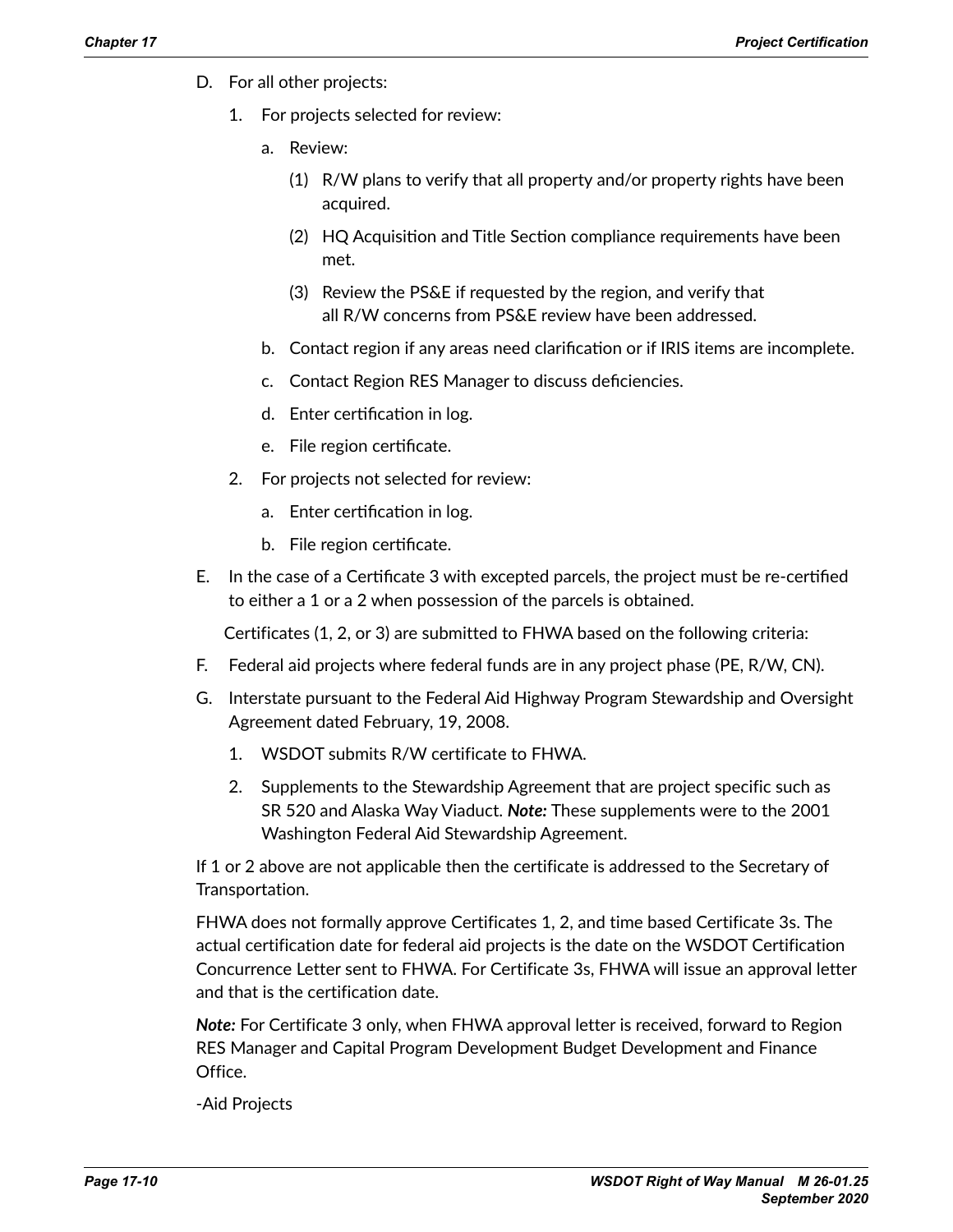# **Appendix 17.111**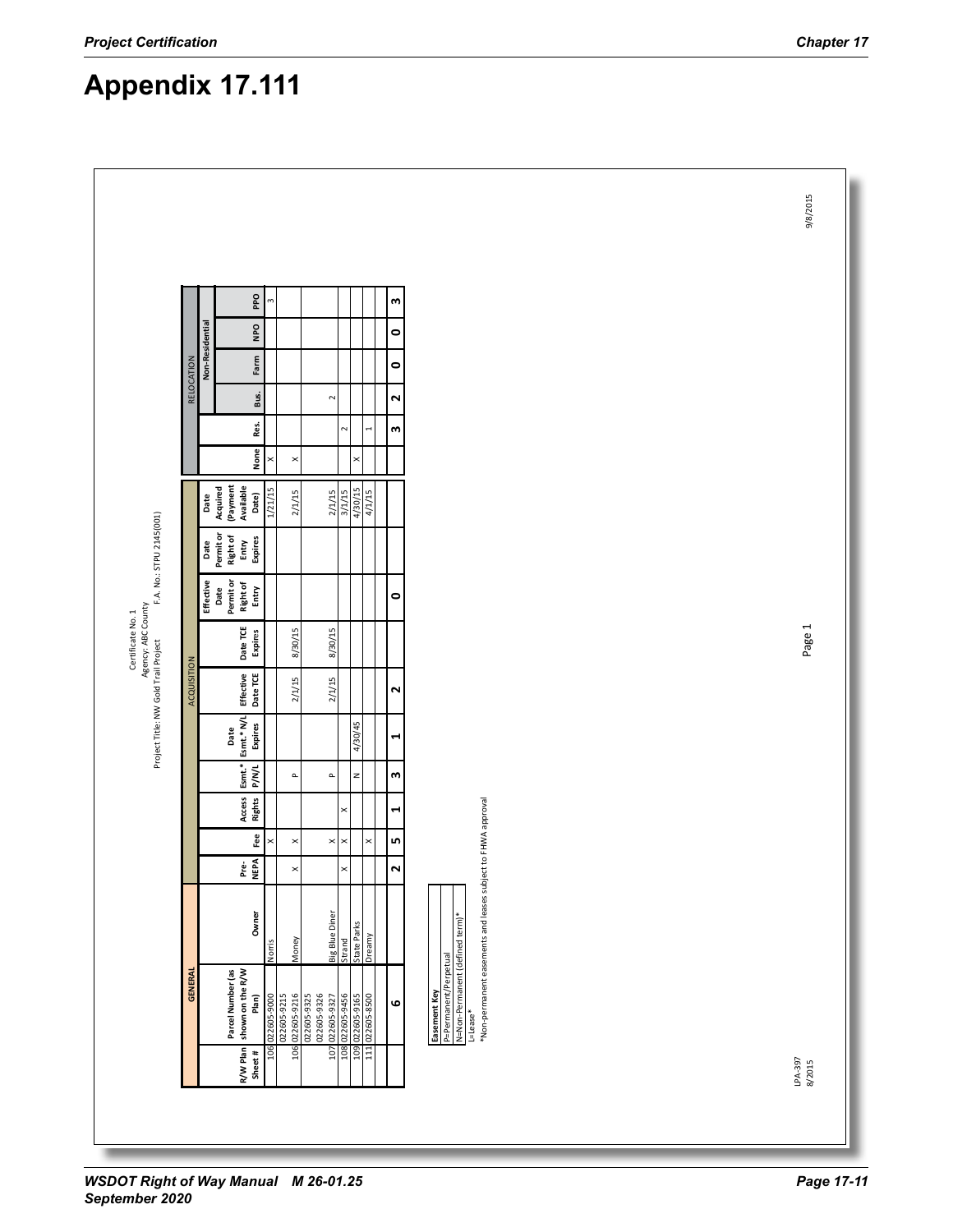## **Appendix 17.111a**

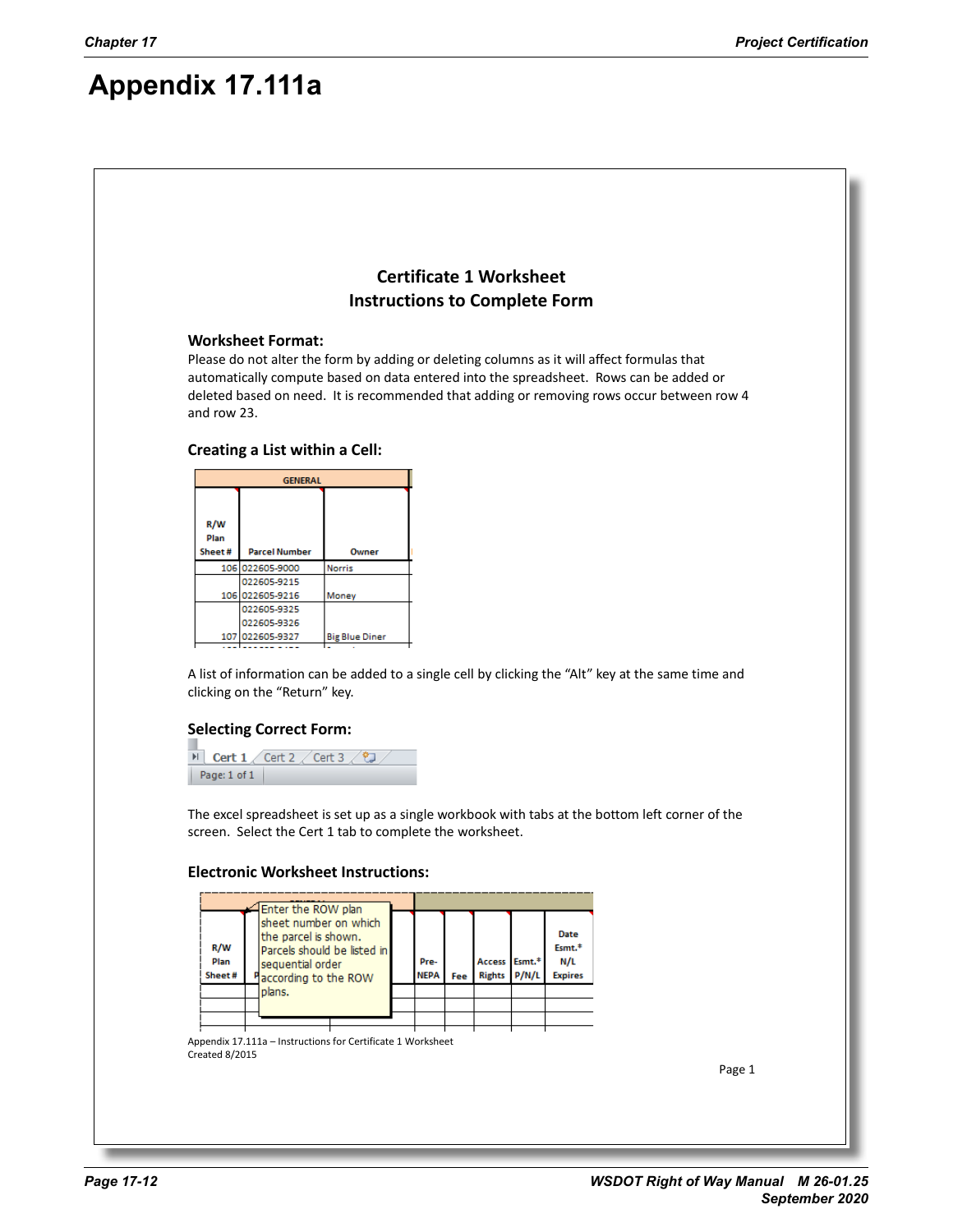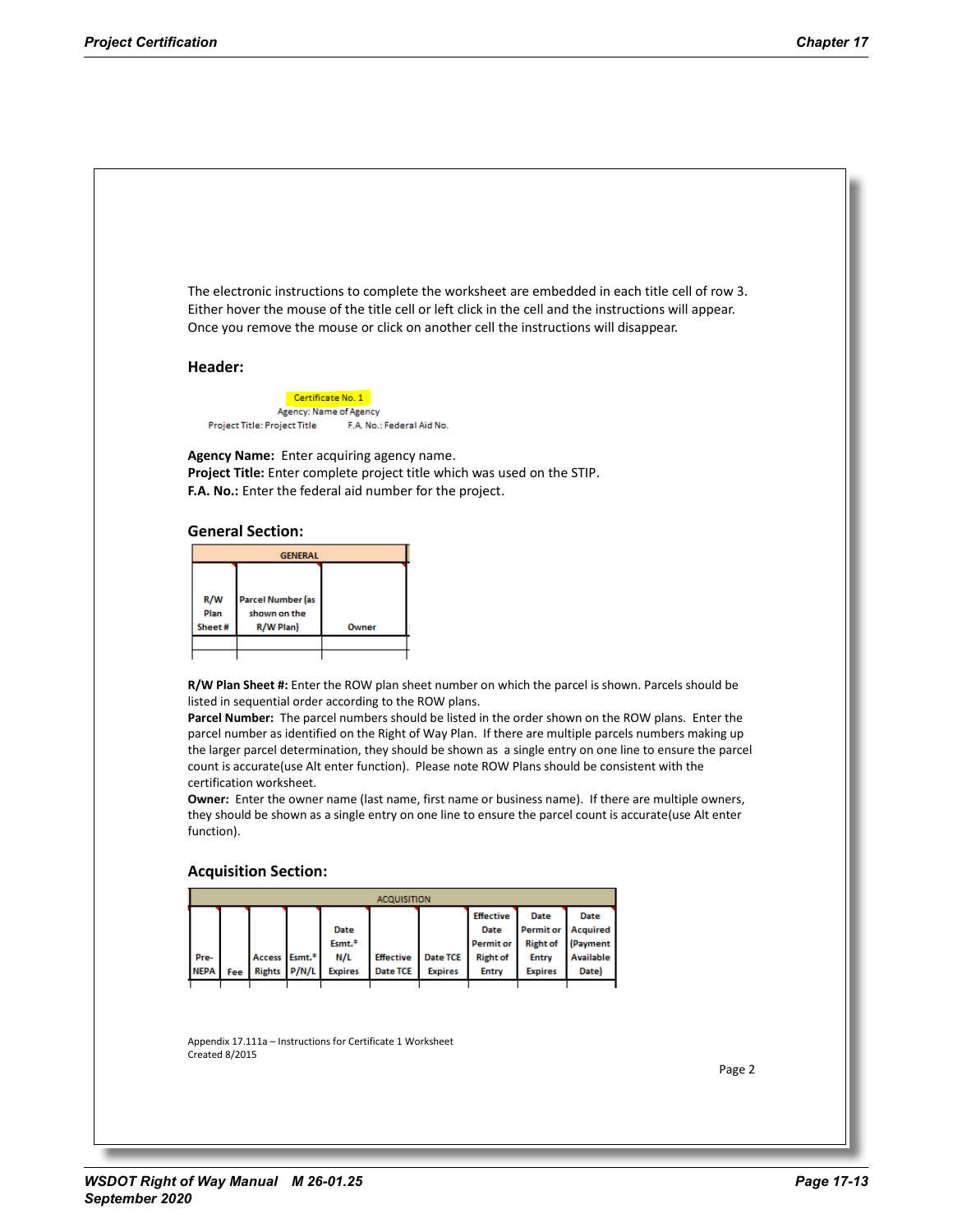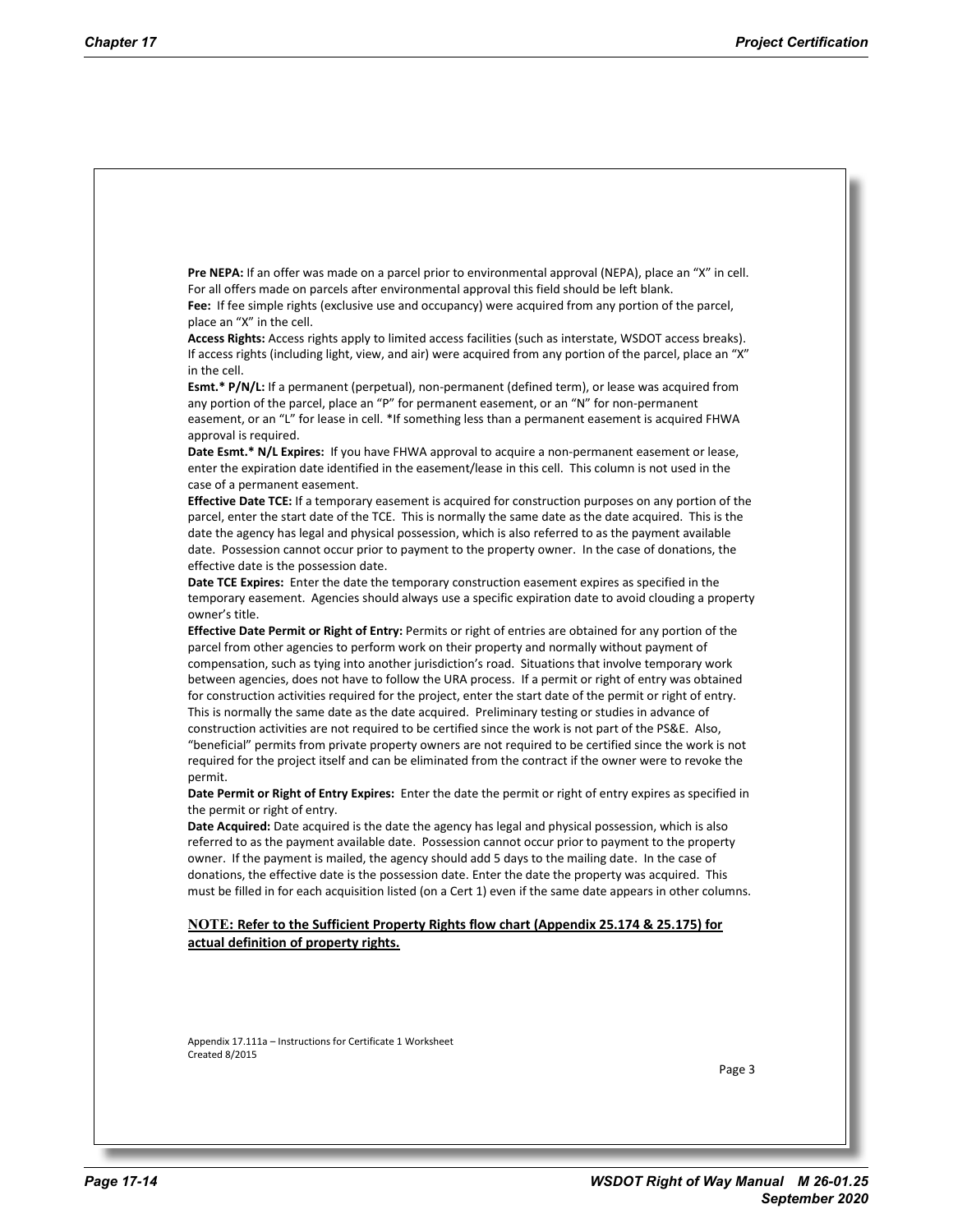### **Relocation Section:**

|             |      |      | <b>RELOCATION</b>      |            |            |  |  |  |  |  |  |  |  |  |  |
|-------------|------|------|------------------------|------------|------------|--|--|--|--|--|--|--|--|--|--|
|             |      |      | <b>Non-Residential</b> |            |            |  |  |  |  |  |  |  |  |  |  |
|             |      |      |                        |            |            |  |  |  |  |  |  |  |  |  |  |
|             |      |      |                        |            |            |  |  |  |  |  |  |  |  |  |  |
| <b>None</b> | Res. | Bus. | Farm                   | <b>NPO</b> | <b>PPO</b> |  |  |  |  |  |  |  |  |  |  |
|             |      |      |                        |            |            |  |  |  |  |  |  |  |  |  |  |
|             |      |      |                        |            |            |  |  |  |  |  |  |  |  |  |  |

**None:** If there was no relocation on the parcel place "X" in cell. Even in situations where projects have no relocation, the cell should **not** be left blank.

**Res:** If your project displaced a residential owner or tenant occupant from the parcel, enter the number of displaced residential families in the cell.

**Bus.:** If your project displaced a business, including qualifying residential landlords (not to be confused with a business that has to relocate personal property only), place the number of displaced businesses in the cell.

**Farm:** If your project displaced a farm, enter the number of displaced farms in the cell.

**NPO**: If your project displaced a Non-Profit Organization (NPO), enter the number of displaced Non-Profit Organizations the cell.

**PPO:** If your project displaced Personal Property Only (PPO), enter the number of PPO displacements in the cell.

|        | <b>GENERAL</b>           |       |             |     |                           |                    | <b>ACQUISITION</b> |                 |                  |                  |                  |             |      |      | <b>RELOCATION</b>      |            |     |  |  |
|--------|--------------------------|-------|-------------|-----|---------------------------|--------------------|--------------------|-----------------|------------------|------------------|------------------|-------------|------|------|------------------------|------------|-----|--|--|
|        |                          |       |             |     |                           |                    |                    |                 | <b>Effective</b> | Date             | Date             |             |      |      | <b>Non-Residential</b> |            |     |  |  |
|        |                          |       |             |     |                           | <b>Date</b>        |                    |                 | <b>Date</b>      | <b>Permit or</b> | Acquired         |             |      |      |                        |            |     |  |  |
| R/W    | <b>Parcel Number (as</b> |       |             |     |                           | Esmt. <sup>#</sup> |                    |                 | <b>Permit or</b> | <b>Right of</b>  | (Payment         |             |      |      |                        |            |     |  |  |
| Plan   | shown on the             |       | Pre-        |     | Access Esmt. <sup>#</sup> | N/L                | <b>Effective</b>   | <b>Date TCE</b> | <b>Right of</b>  | Entry            | <b>Available</b> |             |      |      |                        |            |     |  |  |
| Sheet# | R/W Plan)                | Owner | <b>NEPA</b> | Fee | Rights P/N/L              | <b>Expires</b>     | Date TCE           | <b>Expires</b>  | <b>Entry</b>     | <b>Expires</b>   | Date)            | <b>None</b> | Res. | Bus. | <b>Farm</b>            | <b>NPO</b> | PPO |  |  |
|        |                          |       |             |     |                           |                    |                    |                 |                  |                  |                  |             |      |      |                        |            |     |  |  |
|        |                          |       |             |     |                           |                    |                    |                 |                  |                  |                  |             |      |      |                        |            |     |  |  |
|        |                          |       |             |     |                           |                    |                    |                 |                  |                  |                  |             |      |      |                        |            |     |  |  |
|        |                          |       |             |     |                           |                    |                    |                 |                  |                  |                  |             |      |      |                        |            |     |  |  |
|        |                          |       | o           |     | п                         | O                  |                    |                 | ٥                |                  |                  |             | n    | ٥    |                        | o          |     |  |  |

### **Calculated Totals Section:**

**Column Totals:** Each column has a formula at the bottom that will "count" the box if it has data in it. The calculations will happen automatically so there is no need to alter or enter information in this section. The totals should be reconciled with the ROW plan to ensure all rights were acquired.

If you have multiple displacements for one parcel you will need to type in the number of displacements in the appropriate column and the total will be calculated as an "Auto Sum".

Appendix 17.111a – Instructions for Certificate 1 Worksheet Created 8/2015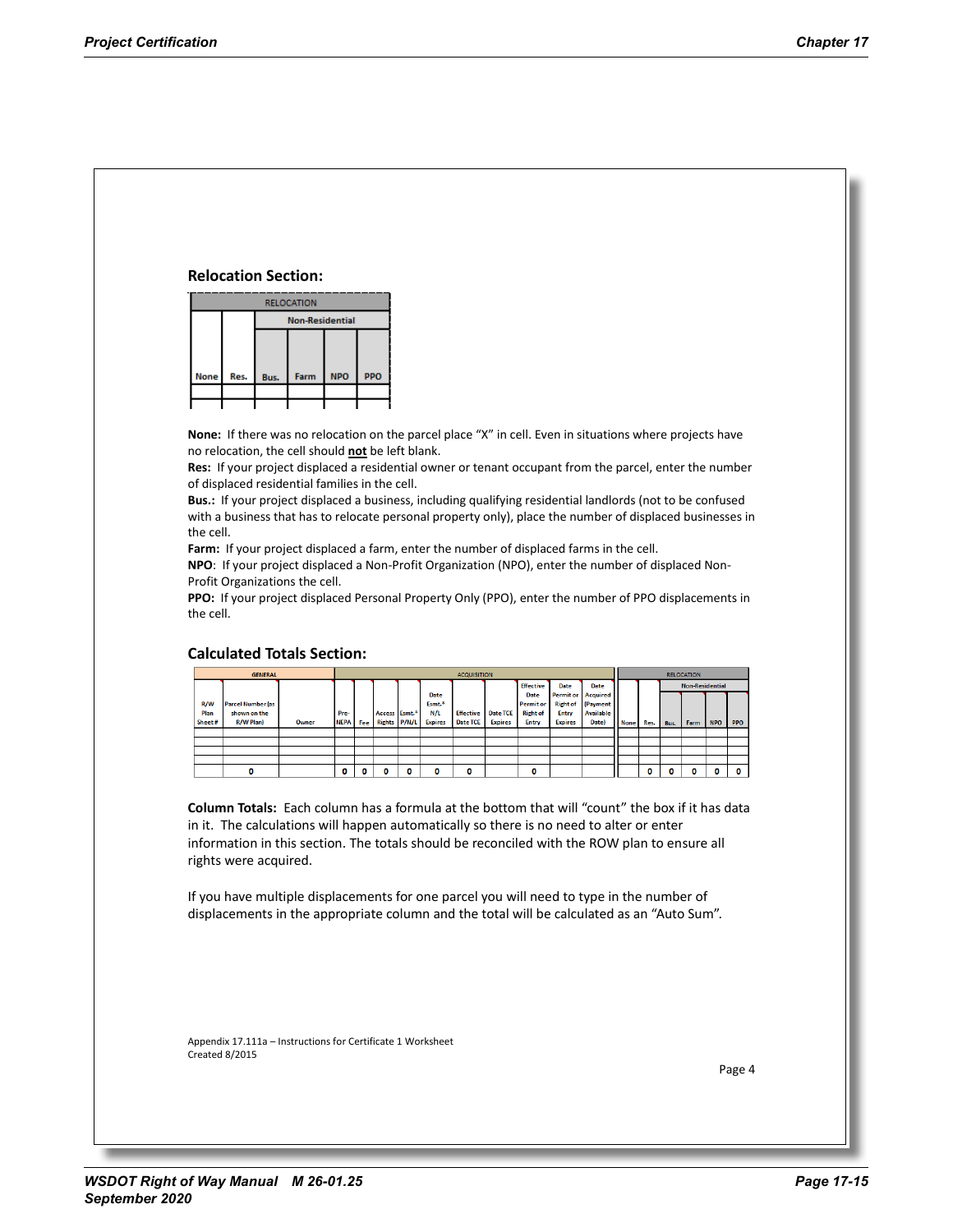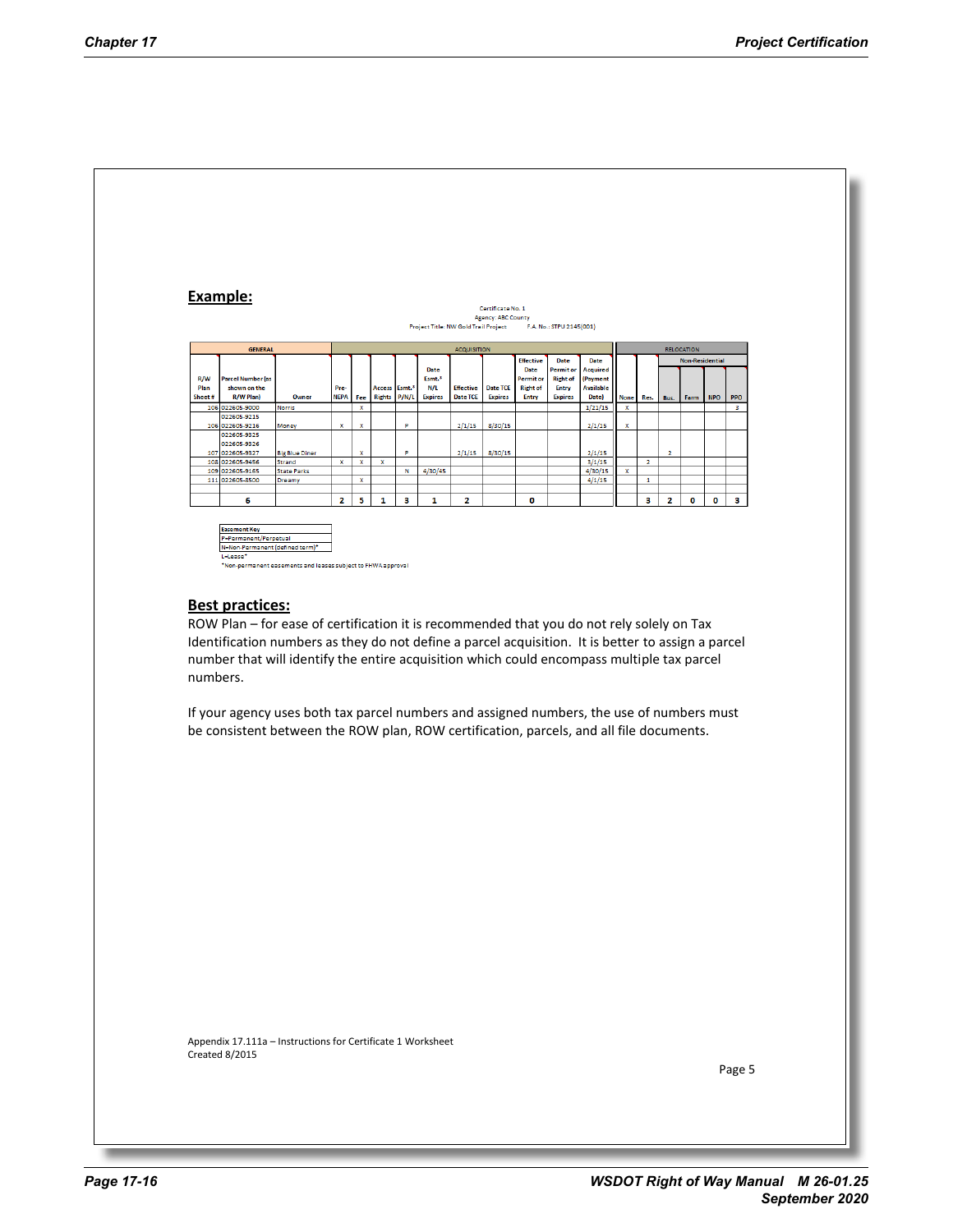|                    |                 | <b>Ddd</b>                                     | m           |                            |                                           |                       |                |                                | m                         |                                                                                                                                                                 |
|--------------------|-----------------|------------------------------------------------|-------------|----------------------------|-------------------------------------------|-----------------------|----------------|--------------------------------|---------------------------|-----------------------------------------------------------------------------------------------------------------------------------------------------------------|
|                    |                 | DdN                                            |             |                            |                                           |                       |                |                                | $\bullet$                 |                                                                                                                                                                 |
|                    | Non-Residential | Farm                                           |             |                            |                                           |                       |                |                                | $\bullet$                 |                                                                                                                                                                 |
| RELOCATION         |                 | Bus.                                           |             |                            | $\sim$                                    |                       |                |                                | $\overline{\mathbf{N}}$   |                                                                                                                                                                 |
|                    |                 | Res.                                           |             |                            |                                           | $\sim$                |                | $\overline{a}$                 | w                         |                                                                                                                                                                 |
|                    |                 | None                                           | $\times$    | $\pmb{\times}$             |                                           |                       | ×              |                                |                           |                                                                                                                                                                 |
|                    |                 | Possession<br>Date (P&U<br>Only)               |             |                            |                                           |                       |                | 3/6/15                         |                           |                                                                                                                                                                 |
|                    | Date            | (Payment<br>Available<br>Acquired<br>Date)     | 1/21/15     | 2/1/15                     | 2/1/15                                    | ST/JE/4<br>ST/JE/4    |                | 4/1/15                         |                           |                                                                                                                                                                 |
|                    | Date            | Permit or<br>Right of<br>Expires<br>Entry      |             |                            |                                           |                       |                |                                |                           |                                                                                                                                                                 |
|                    | Effective       | Permit or<br><b>Right of</b><br>Entry<br>Date  |             |                            |                                           |                       |                |                                | $\bullet$                 |                                                                                                                                                                 |
| <b>ACQUISITION</b> |                 | Date TCE<br>Expires                            |             | 8/30/15                    | 8/30/15                                   |                       |                |                                |                           |                                                                                                                                                                 |
|                    |                 | Effective<br>Date TCE                          |             | 2/1/15                     | 2/1/15                                    |                       |                |                                | $\overline{\mathbf{N}}$   |                                                                                                                                                                 |
|                    |                 | Esmt.* N/L<br>Expires<br>Date                  |             |                            |                                           |                       | 4/30/45        |                                | $\blacktriangleleft$      |                                                                                                                                                                 |
|                    |                 | $\mathsf{B}$<br><b>P/N/L</b>                   |             | $\mathbf{r}$               | $\mathbf{a}$                              |                       | $\overline{z}$ |                                | $\boldsymbol{\mathsf{m}}$ |                                                                                                                                                                 |
|                    |                 | Access<br>Rights                               |             |                            |                                           | ×                     |                |                                | $\blacksquare$            |                                                                                                                                                                 |
|                    |                 | Fee                                            | ×           | $\pmb{\times}$             | $\times$                                  | $\boldsymbol{\times}$ |                | $\times$<br>$\pmb{\times}$     | n,                        |                                                                                                                                                                 |
|                    |                 | <b>NEPA</b><br>è,                              |             | $\pmb{\times}$             |                                           | $\times$              |                |                                | $\overline{\mathbf{r}}$   |                                                                                                                                                                 |
|                    |                 | Owner                                          | Norris      | Money                      | Big Blue Diner                            | Strand                | State Parks    | Dreamy<br>Kort                 |                           |                                                                                                                                                                 |
| <b>GENERAL</b>     |                 | Parcel Number (as<br>shown on the R/W<br>Plan) | 0006-509ZZ0 | 022605-9215<br>022605-9216 | 022605-9325<br>022605-9326<br>022605-9327 | 59T6-509ZZ0           |                | 111 022605-8500<br>022605-7852 | ဖ                         | *Non-permanent easements and leases subject to FHWA approval<br>N=Non-Permanent (defined term)<br>P=Permanent/Perpetual<br>Easement Key<br>L=Lease <sup>*</sup> |
|                    |                 | R/W Plan<br>Sheet#                             | 106         | 106                        | 107                                       | 108<br>109            |                | 112                            |                           |                                                                                                                                                                 |

# **Appendix 17.112**

 $\sqrt{2}$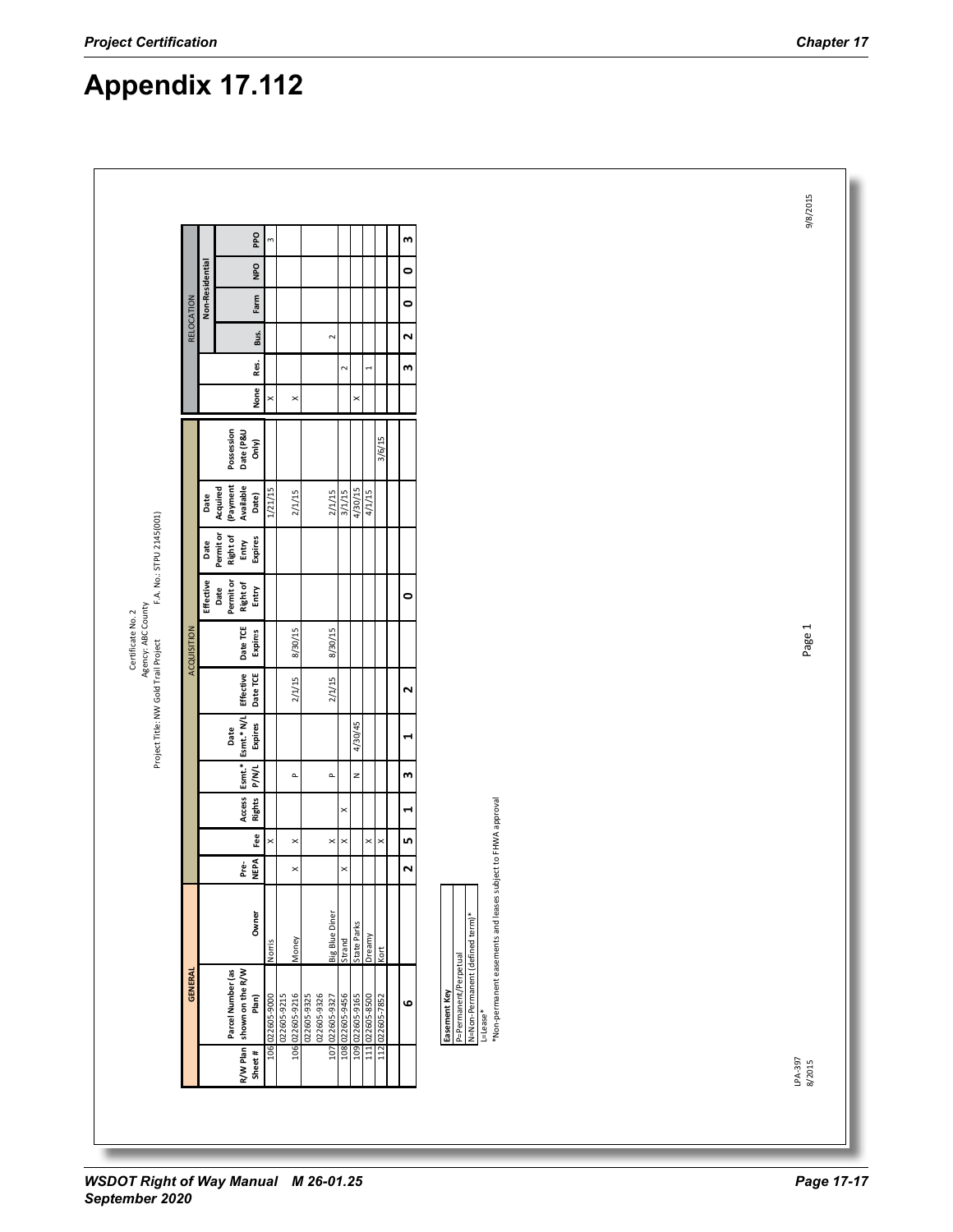# **Appendix 17.112a**

## **Certificate 2 Worksheet Instructions to Complete Form**

### **Worksheet Format:**

Please do not alter the form by adding or deleting columns as it will affect formulas that automatically compute based on data entered into the spreadsheet. Rows can be added or deleted based on need. It is recommended that adding or removing rows occur between row 4 and row 23.

### **Creating a List within a Cell:**

|             | <b>GENERAL</b>       |                       |
|-------------|----------------------|-----------------------|
|             |                      |                       |
| R/W<br>Plan |                      |                       |
| Sheet#      | <b>Parcel Number</b> | Owner                 |
|             | 106 022605-9000      | <b>Norris</b>         |
|             | 022605-9215          |                       |
|             | 106 022605-9216      | Money                 |
|             | 022605-9325          |                       |
|             | 022605-9326          |                       |
|             | 107 022605-9327      | <b>Big Blue Diner</b> |
|             |                      |                       |

A list of information can be added to a single cell by clicking the "Alt" key at the same time and clicking on the "Return" key.

### **Selecting Correct Form:**

LPA-397  $\mathbb{H}$  Cert 1 **Cert 2** Cert 3  $\sqrt{2}$ Page: 1 of 1

The excel spreadsheet is set up as a single workbook with tabs at the bottom left corner of the screen. Select the Cert 2 tab to complete the worksheet.

### **Electronic Worksheet Instructions:**



Appendix 17.112a – Instructions for Certificate 2 Worksheet Created 8/2015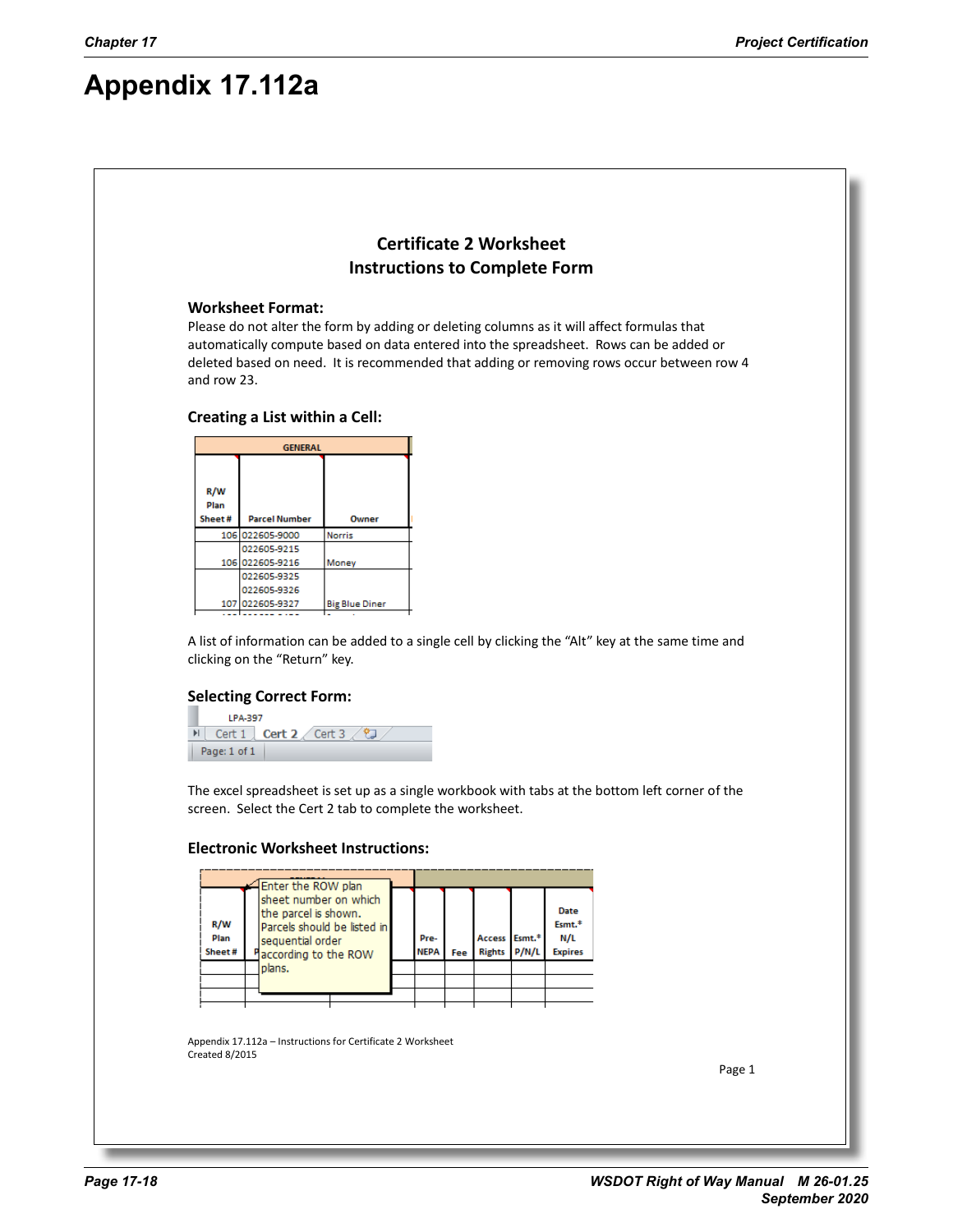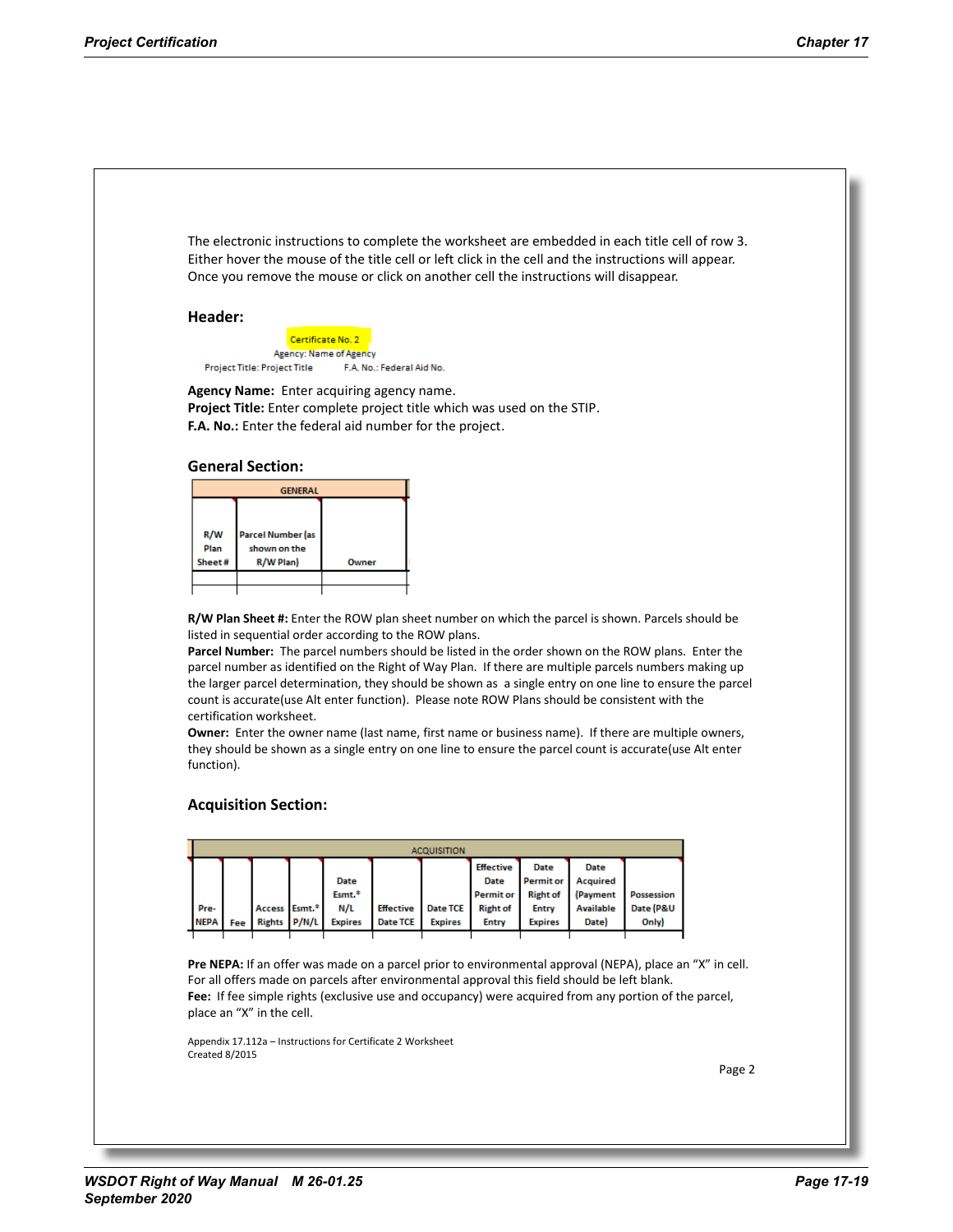**Access Rights:** Access rights apply to limited access facilities (such as interstate, WSDOT access breaks). If access rights (including light, view, and air) were acquired from any portion of the parcel, place an "X" in the cell.

**Esmt.\* P/N/L:** If a permanent (perpetual), non-permanent (defined term), or lease was acquired from any portion of the parcel, place an "P" for permanent easement, or an "N" for non-permanent easement, or an "L" for lease in cell. \*If something less than a permanent easement is acquired FHWA approval is required.

Date Esmt.\* N/L Expires: If you have FHWA approval to acquire a non-permanent easement or lease, enter the expiration date identified in the easement/lease in this cell. This column is not used in the case of a permanent easement.

**Effective Date TCE:** If a temporary easement is acquired for construction purposes on any portion of the parcel, enter the start date of the TCE. This is normally the same date as the date acquired. This is the date the agency has legal and physical possession, which is also referred to as the payment available date. Possession cannot occur prior to payment to the property owner. In the case of donations, the effective date is the possession date.

**Date TCE Expires:** Enter the date the temporary construction easement expires as specified in the temporary easement. Agencies should always use a specific expiration date to avoid clouding a property owner's title.

**Effective Date Permit or Right of Entry:** Permits or right of entries are obtained for any portion of the parcel from other agencies to perform work on their property and normally without payment of compensation, such as tying into another jurisdiction's road. Situations that involve temporary work between agencies, does not have to follow the URA process. If a permit or right of entry was obtained for construction activities required for the project, enter the start date of the permit or right of entry. This is normally the same date as the date acquired. Preliminary testing or studies in advance of construction activities are not required to be certified since the work is not part of the PS&E. Also, "beneficial" permits from private property owners are not required to be certified since the work is not required for the project itself and can be eliminated from the contract if the owner were to revoke the permit.

**Date Permit or Right of Entry Expires:** Enter the date the permit or right of entry expires as specified in the permit or right of entry.

**Date Acquired:** Date acquired is the date the agency has legal and physical possession and reached final settlement, which is also referred to as the payment available date. Possession cannot occur prior to payment to the property owner. If the payment is mailed, the agency should add 5 days to the mailing date. In the case of donations, the effective date is the possession date. Enter the date the property was acquired. This must be filled in for each parcel acquired except in the case where final settlement has not been reached (see possession date below) even if the same date appears in other columns. **Possession Date (P&U Only):** The possession date is the date the agency has the right to occupy and use the portion of the parcel needed for the project. Enter the date the agency obtained possession and use of the property. Possession cannot occur prior to payment to the property owner. In the case of a negotiated P&U, if the payment is mailed, the agency should add 5 days to the mailing date. If the payment is deposited into the court in the case of stipulated P&U, enter the date of receipt by the court clerk's office. This is only applicable in situations in which all necessary rights of way have not been acquired because final settlement has not been reached.

#### **NOTE: Refer to the Sufficient Property Rights flow chart (Appendix 25.174 & 25.175) for actual definition of property rights.**

Appendix 17.112a – Instructions for Certificate 2 Worksheet Created 8/2015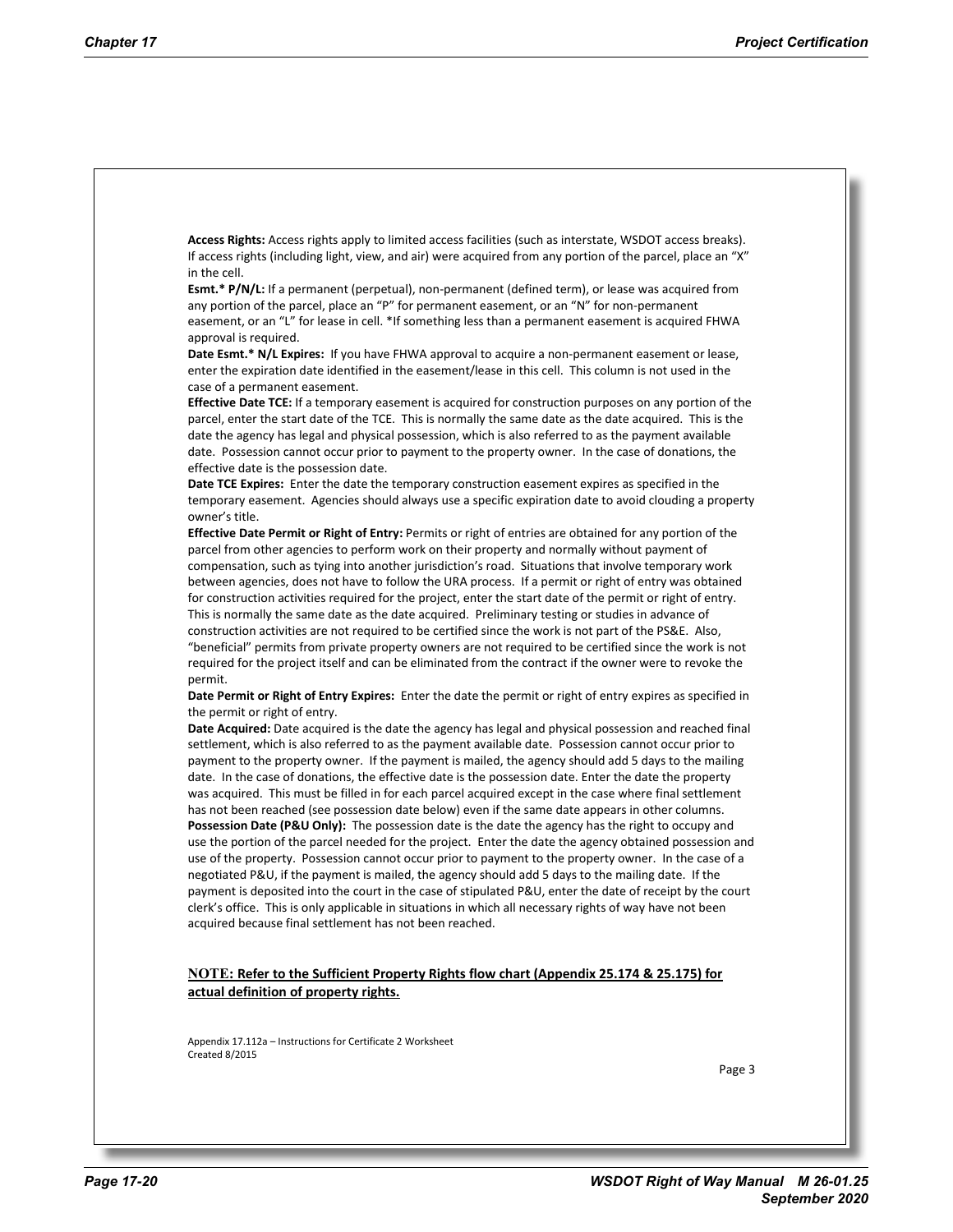### **Relocation Section:**



**None:** If there was no relocation on the parcel place "X" in cell. Even in situations where projects have no relocation, the cell should **not** be left blank.

**Res:** If your project displaced a residential owner or tenant occupant from the parcel, enter the number of displaced residential families in the cell.

**Bus.:** If your project displaced a business, including qualifying residential landlords (not to be confused with a business that has to relocate personal property only), place the number of displaced businesses in the cell.

**Farm:** If your project displaced a farm, enter the number of displaced farms in the cell.

**NPO**: If your project displaced a Non-Profit Organization (NPO), enter the number of displaced Non-Profit Organizations the cell.

**PPO:** If your project displaced Personal Property Only (PPO), enter the number of PPO displacements in the cell.

#### **Calculated Totals Section:**

|        | <b>GENERAL</b>           |       |             |     |                           |   |                    |                  | <b>ACQUISITION</b> |                  |                  |                  |                   | <b>RELOCATION</b> |      |      |                        |            |            |
|--------|--------------------------|-------|-------------|-----|---------------------------|---|--------------------|------------------|--------------------|------------------|------------------|------------------|-------------------|-------------------|------|------|------------------------|------------|------------|
|        |                          |       |             |     |                           |   |                    |                  |                    | <b>Effective</b> | Date             | Date             |                   |                   |      |      | <b>Non-Residential</b> |            |            |
|        |                          |       |             |     |                           |   | Date               |                  |                    | Date             | <b>Permit or</b> | <b>Acquired</b>  |                   |                   |      |      |                        |            |            |
| R/W    | <b>Parcel Number (as</b> |       |             |     |                           |   | Esmt. <sup>#</sup> |                  |                    | <b>Permit or</b> | <b>Right of</b>  | (Payment         | <b>Possession</b> |                   |      |      |                        |            |            |
| Plan   | shown on the             |       | Pre-        |     | Access Esmt. <sup>*</sup> |   | N/L                | <b>Effective</b> | Date TCE           | <b>Right of</b>  | Entry            | <b>Available</b> | Date (P&U         |                   |      |      |                        |            |            |
| Sheet# | R/W Plan)                | Owner | <b>NEPA</b> | Fee | Rights P/N/L              |   | <b>Expires</b>     | <b>Date TCE</b>  | <b>Expires</b>     | Entry            | <b>Expires</b>   | Date)            | Only)             | <b>None</b>       | Res. | Bus. | Farm                   | <b>NPO</b> | <b>PPO</b> |
|        |                          |       |             |     |                           |   |                    |                  |                    |                  |                  |                  |                   |                   |      |      |                        |            |            |
|        |                          |       |             |     |                           |   |                    |                  |                    |                  |                  |                  |                   |                   |      |      |                        |            |            |
|        |                          |       |             |     |                           |   |                    |                  |                    |                  |                  |                  |                   |                   |      |      |                        |            |            |
|        |                          |       |             |     |                           |   |                    |                  |                    |                  |                  |                  |                   |                   |      |      |                        |            |            |
|        |                          |       |             |     |                           |   |                    |                  |                    |                  |                  |                  |                   |                   |      |      |                        |            |            |
|        |                          |       | 0           | o   | n                         | n | o                  | 0                |                    | o                |                  |                  |                   |                   | o    |      |                        | $\bf{0}$   |            |

**Column Totals:** Each column has a formula at the bottom that will "count" the box if it has data in it. The calculations will happen automatically so there is no need to alter or enter information in this section. The totals should be reconciled with the ROW plan to ensure all rights were acquired.

If you have multiple displacements for one parcel you will need to type in the number of displacements in the appropriate column and the total will be calculated as an "Auto Sum".

Appendix 17.112a – Instructions for Certificate 2 Worksheet Created 8/2015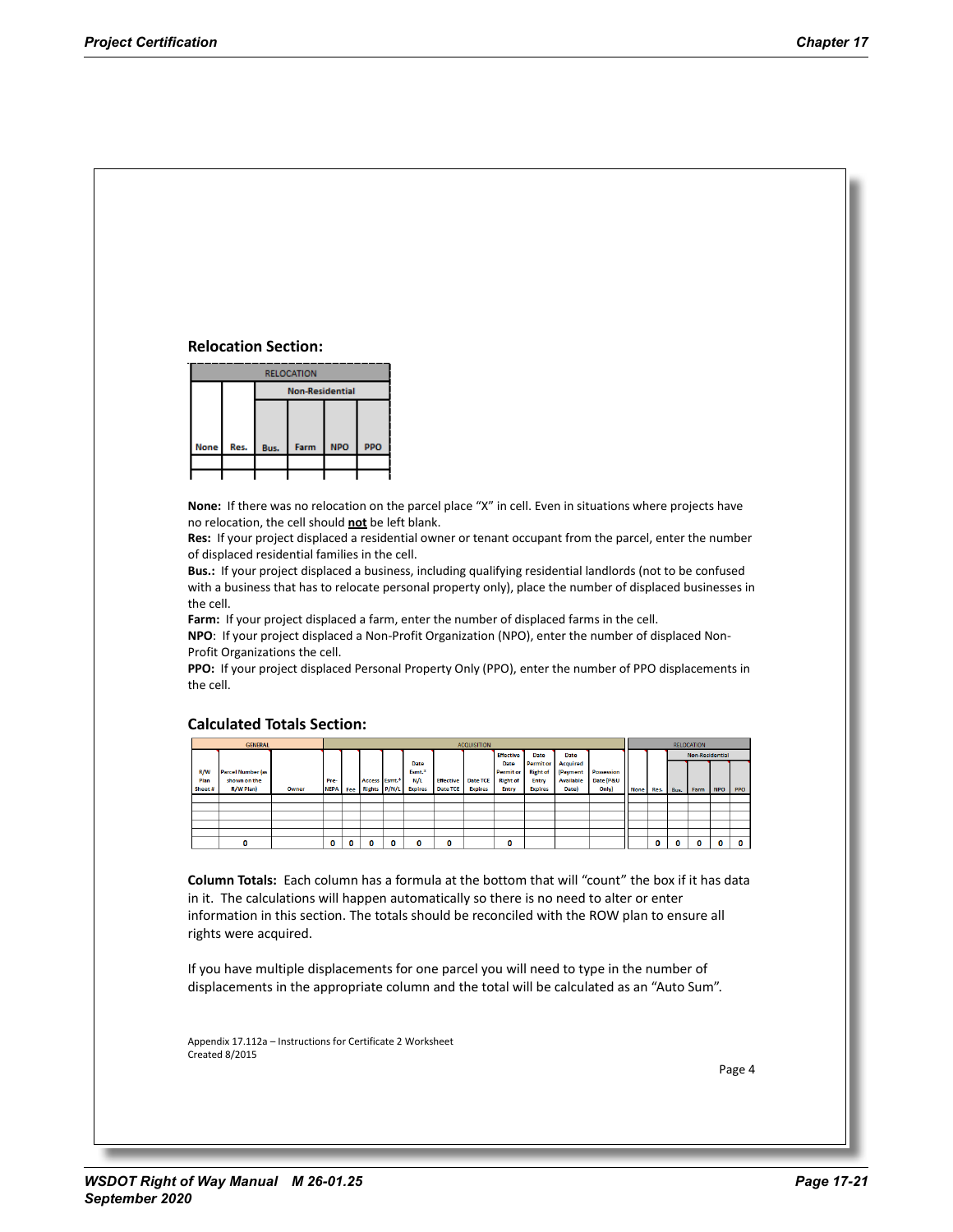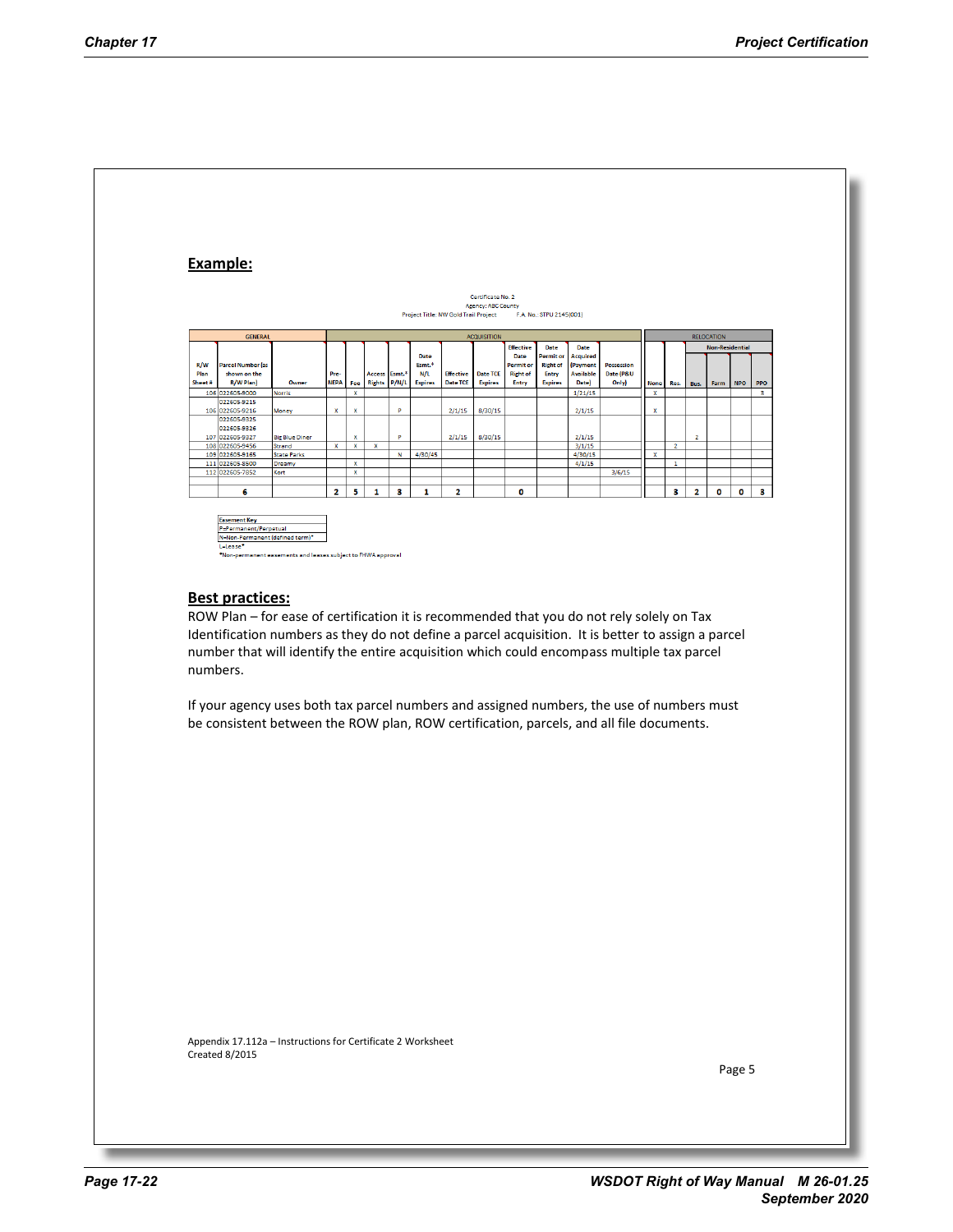| <b>Dad</b><br>w<br>m<br>Non-Residential<br>DdN<br>$\bullet$<br>RELOCATION<br>Farm<br>$\bullet$<br>Bus.<br>m<br>$\sim$<br>Res.<br>$\overline{a}$<br>w<br>$\sim$<br>None<br>$\times$<br>$\pmb{\times}$<br>$\pmb{\times}$<br>×<br>×<br>Possession<br>Date (P&U<br>Only)<br>3/6/15<br>(Payment<br>Available<br>Acquired<br>1/21/15<br>4/30/15<br>4/1/15<br>5/2/15<br>3/1/15<br>2/1/15<br>2/1/15<br>Date<br>Date)<br>Permit or<br><b>Right of</b><br>Expires<br>Entry<br>Date<br>Effective<br>Permit or<br><b>Right of</b><br>Entry<br>Date<br>$\bullet$<br>Date TCE<br>ACQUISITION<br>8/30/15<br>8/30/15<br>Expires<br>Date TCE<br>Effective<br>2/1/15<br>2/1/15<br>$\mathbf{\tilde{z}}$<br>Esmt.* N/L<br>4/30/45<br>Expires<br>Date<br>1<br>Esmt.*<br><b>P/N/L</b><br>$\mathsf z$<br>w<br>$\Delta$<br>$\spadesuit$<br>$\Delta$<br>š<br><b>Rights</b><br>*Non-permanent easements and leases subject to FHWA approval<br>Acce<br>×<br>$\blacktriangleleft$<br>Fee<br>$\times$<br>LO.<br>$\times$<br>$\times$<br>$\boldsymbol{\times}$<br>$\times$<br>$\pmb{\times}$<br>×<br>×<br>Pre-<br>NEPA<br>$\sim$<br>$\times$<br>$\pmb{\times}$<br><b>Excepted Parcels</b><br>Owner<br><b>Big Blue Diner</b><br>N=Non-Permanent (defined term)*<br>State Parks<br>등<br><b>Dreamy</b><br>Falkner<br>Strand<br>Money<br>Norris<br>Kort<br>P=Permanent/Perpetual<br>Parcel Number (as<br>shown on the R/W<br><b>GENERAL</b><br>Easement Key<br>106 022605-9216<br>022605-9325<br>111 022605-8500<br>Plan)<br>022605-9000<br>022605-9215<br>022605-9326<br>107 022605-9327<br>108 022605-9456<br>109 022605-9165<br>112 022605-7852<br>G<br>L=Lease <sup>*</sup> |  | Possession or<br>Estimated | Clear Date |  |  |  |  | <u>in</u> | 10/15 |  |
|------------------------------------------------------------------------------------------------------------------------------------------------------------------------------------------------------------------------------------------------------------------------------------------------------------------------------------------------------------------------------------------------------------------------------------------------------------------------------------------------------------------------------------------------------------------------------------------------------------------------------------------------------------------------------------------------------------------------------------------------------------------------------------------------------------------------------------------------------------------------------------------------------------------------------------------------------------------------------------------------------------------------------------------------------------------------------------------------------------------------------------------------------------------------------------------------------------------------------------------------------------------------------------------------------------------------------------------------------------------------------------------------------------------------------------------------------------------------------------------------------------------------------------------------------------------------------------------------------------------------------------------------|--|----------------------------|------------|--|--|--|--|-----------|-------|--|
|                                                                                                                                                                                                                                                                                                                                                                                                                                                                                                                                                                                                                                                                                                                                                                                                                                                                                                                                                                                                                                                                                                                                                                                                                                                                                                                                                                                                                                                                                                                                                                                                                                                |  |                            |            |  |  |  |  |           |       |  |
|                                                                                                                                                                                                                                                                                                                                                                                                                                                                                                                                                                                                                                                                                                                                                                                                                                                                                                                                                                                                                                                                                                                                                                                                                                                                                                                                                                                                                                                                                                                                                                                                                                                |  |                            |            |  |  |  |  |           |       |  |
|                                                                                                                                                                                                                                                                                                                                                                                                                                                                                                                                                                                                                                                                                                                                                                                                                                                                                                                                                                                                                                                                                                                                                                                                                                                                                                                                                                                                                                                                                                                                                                                                                                                |  |                            |            |  |  |  |  |           |       |  |
|                                                                                                                                                                                                                                                                                                                                                                                                                                                                                                                                                                                                                                                                                                                                                                                                                                                                                                                                                                                                                                                                                                                                                                                                                                                                                                                                                                                                                                                                                                                                                                                                                                                |  |                            |            |  |  |  |  |           |       |  |
|                                                                                                                                                                                                                                                                                                                                                                                                                                                                                                                                                                                                                                                                                                                                                                                                                                                                                                                                                                                                                                                                                                                                                                                                                                                                                                                                                                                                                                                                                                                                                                                                                                                |  |                            |            |  |  |  |  |           |       |  |
|                                                                                                                                                                                                                                                                                                                                                                                                                                                                                                                                                                                                                                                                                                                                                                                                                                                                                                                                                                                                                                                                                                                                                                                                                                                                                                                                                                                                                                                                                                                                                                                                                                                |  |                            |            |  |  |  |  |           |       |  |
|                                                                                                                                                                                                                                                                                                                                                                                                                                                                                                                                                                                                                                                                                                                                                                                                                                                                                                                                                                                                                                                                                                                                                                                                                                                                                                                                                                                                                                                                                                                                                                                                                                                |  |                            |            |  |  |  |  |           |       |  |
|                                                                                                                                                                                                                                                                                                                                                                                                                                                                                                                                                                                                                                                                                                                                                                                                                                                                                                                                                                                                                                                                                                                                                                                                                                                                                                                                                                                                                                                                                                                                                                                                                                                |  |                            |            |  |  |  |  |           |       |  |
|                                                                                                                                                                                                                                                                                                                                                                                                                                                                                                                                                                                                                                                                                                                                                                                                                                                                                                                                                                                                                                                                                                                                                                                                                                                                                                                                                                                                                                                                                                                                                                                                                                                |  |                            |            |  |  |  |  |           |       |  |
|                                                                                                                                                                                                                                                                                                                                                                                                                                                                                                                                                                                                                                                                                                                                                                                                                                                                                                                                                                                                                                                                                                                                                                                                                                                                                                                                                                                                                                                                                                                                                                                                                                                |  |                            |            |  |  |  |  |           |       |  |
|                                                                                                                                                                                                                                                                                                                                                                                                                                                                                                                                                                                                                                                                                                                                                                                                                                                                                                                                                                                                                                                                                                                                                                                                                                                                                                                                                                                                                                                                                                                                                                                                                                                |  |                            |            |  |  |  |  |           |       |  |
|                                                                                                                                                                                                                                                                                                                                                                                                                                                                                                                                                                                                                                                                                                                                                                                                                                                                                                                                                                                                                                                                                                                                                                                                                                                                                                                                                                                                                                                                                                                                                                                                                                                |  |                            |            |  |  |  |  |           |       |  |
|                                                                                                                                                                                                                                                                                                                                                                                                                                                                                                                                                                                                                                                                                                                                                                                                                                                                                                                                                                                                                                                                                                                                                                                                                                                                                                                                                                                                                                                                                                                                                                                                                                                |  |                            |            |  |  |  |  |           |       |  |
|                                                                                                                                                                                                                                                                                                                                                                                                                                                                                                                                                                                                                                                                                                                                                                                                                                                                                                                                                                                                                                                                                                                                                                                                                                                                                                                                                                                                                                                                                                                                                                                                                                                |  |                            |            |  |  |  |  |           |       |  |
|                                                                                                                                                                                                                                                                                                                                                                                                                                                                                                                                                                                                                                                                                                                                                                                                                                                                                                                                                                                                                                                                                                                                                                                                                                                                                                                                                                                                                                                                                                                                                                                                                                                |  |                            |            |  |  |  |  |           |       |  |
|                                                                                                                                                                                                                                                                                                                                                                                                                                                                                                                                                                                                                                                                                                                                                                                                                                                                                                                                                                                                                                                                                                                                                                                                                                                                                                                                                                                                                                                                                                                                                                                                                                                |  |                            |            |  |  |  |  |           |       |  |
|                                                                                                                                                                                                                                                                                                                                                                                                                                                                                                                                                                                                                                                                                                                                                                                                                                                                                                                                                                                                                                                                                                                                                                                                                                                                                                                                                                                                                                                                                                                                                                                                                                                |  |                            |            |  |  |  |  |           |       |  |
|                                                                                                                                                                                                                                                                                                                                                                                                                                                                                                                                                                                                                                                                                                                                                                                                                                                                                                                                                                                                                                                                                                                                                                                                                                                                                                                                                                                                                                                                                                                                                                                                                                                |  |                            |            |  |  |  |  |           |       |  |
|                                                                                                                                                                                                                                                                                                                                                                                                                                                                                                                                                                                                                                                                                                                                                                                                                                                                                                                                                                                                                                                                                                                                                                                                                                                                                                                                                                                                                                                                                                                                                                                                                                                |  |                            |            |  |  |  |  |           |       |  |

**Appendix 17.113**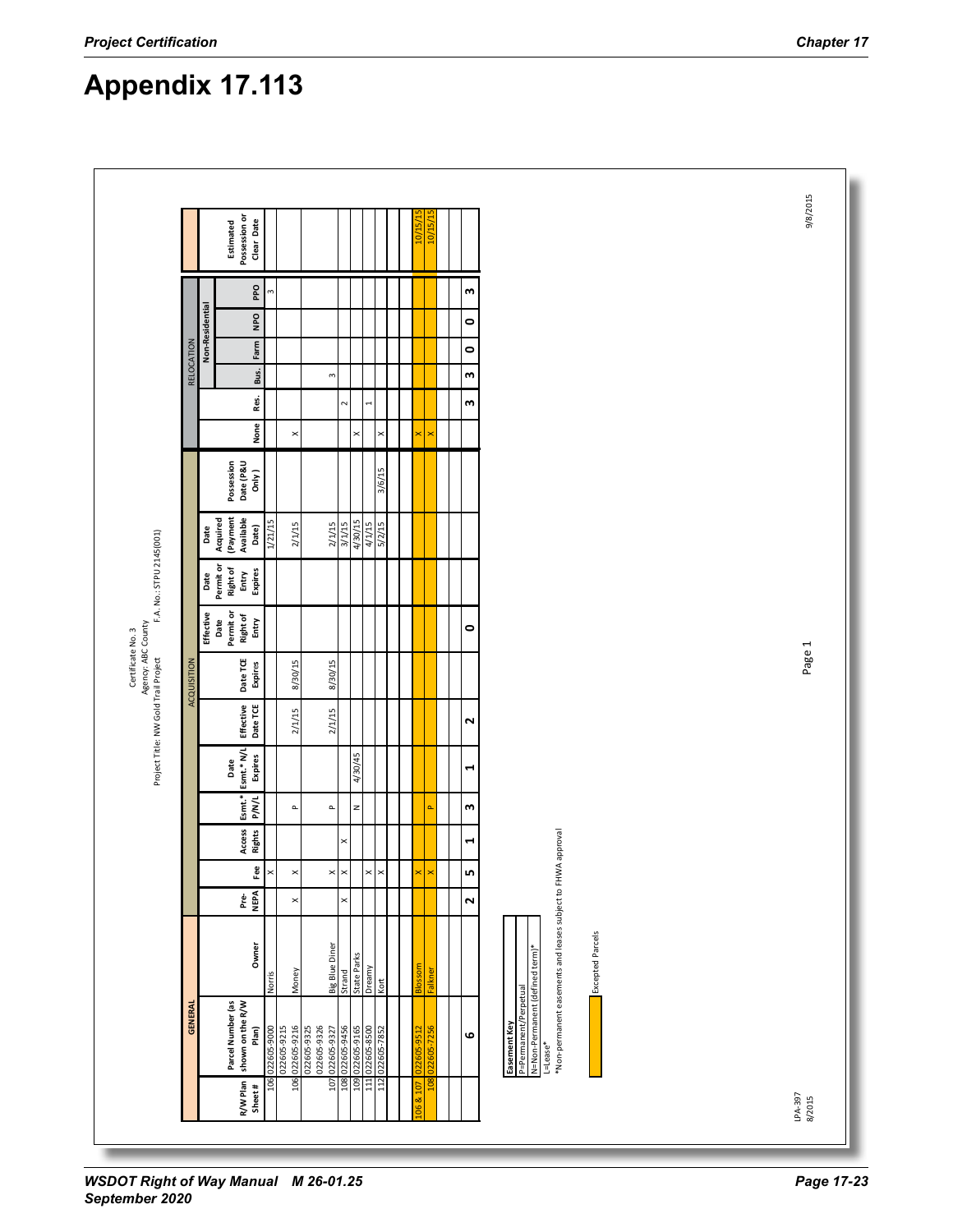# **Appendix 17.113a**

## **Certificate 3 Worksheet Instructions to Complete Form**

### **Worksheet Format:**

Please do not alter the form by adding or deleting columns as it will affect formulas that automatically compute based on data entered into the spreadsheet. Rows can be added or deleted based on need. It is recommended that adding or removing rows occur between row 4 and row 23.

### **Creating a List within a Cell:**

|             | <b>GENERAL</b>       |                       |
|-------------|----------------------|-----------------------|
|             |                      |                       |
| R/W<br>Plan |                      |                       |
| Sheet#      | <b>Parcel Number</b> | Owner                 |
|             | 106 022605-9000      | <b>Norris</b>         |
|             | 022605-9215          |                       |
|             | 106 022605-9216      | Money                 |
|             | 022605-9325          |                       |
|             | 022605-9326          |                       |
|             | 107 022605-9327      | <b>Big Blue Diner</b> |
|             |                      |                       |

A list of information can be added to a single cell by clicking the "Alt" key at the same time and clicking on the "Return" key.

### **Selecting Correct Form:**

H Cert 1 / Cert 2 Cert 3 倍 Page:  $1$  of  $1$ 

The excel spreadsheet is set up as a single workbook with tabs at the bottom left corner of the screen. Select the Cert 3 tab to complete the worksheet.

### **Electronic Worksheet Instructions:**



Appendix 17.113a – Instructions for Certificate 3 Worksheet Created 8/2015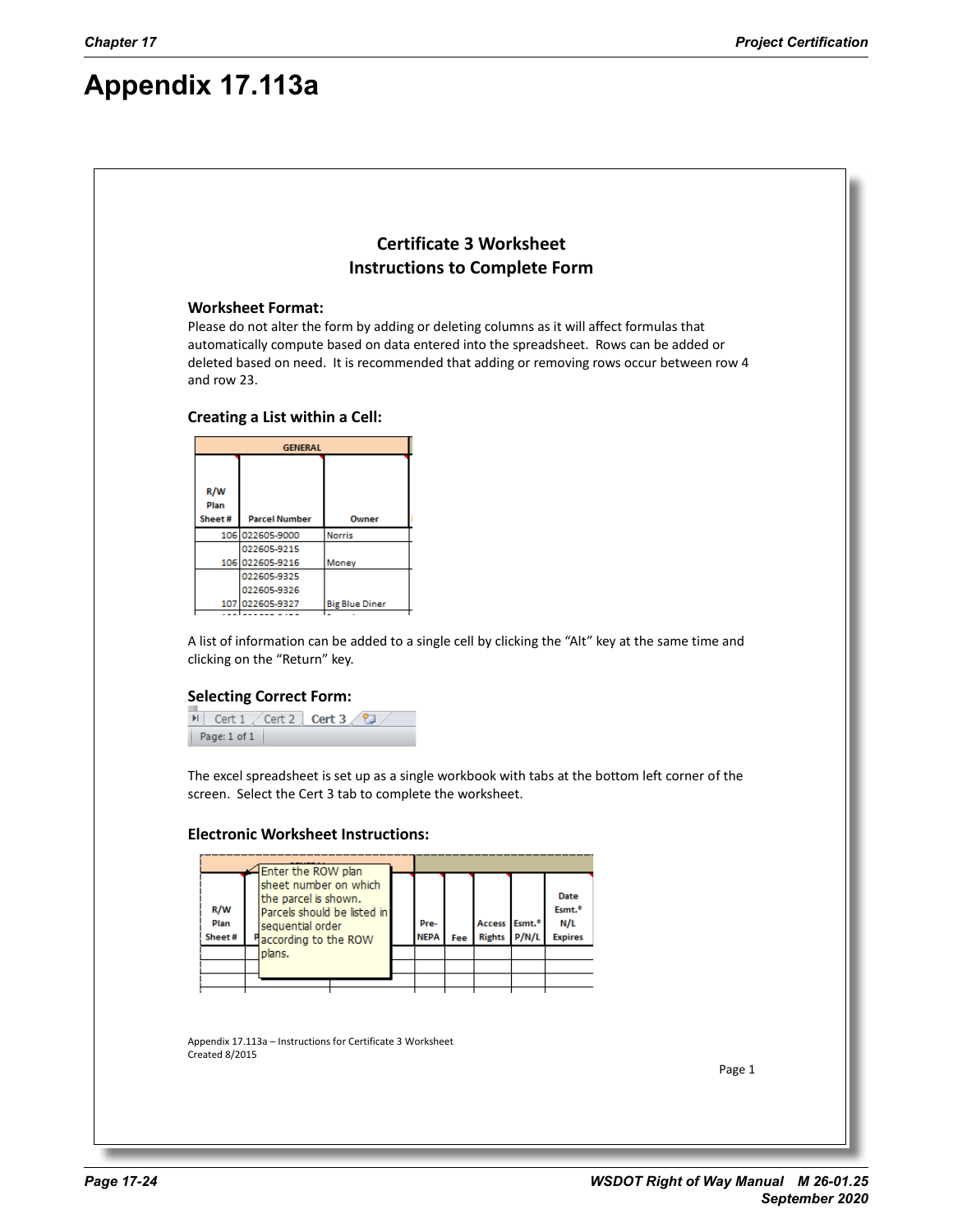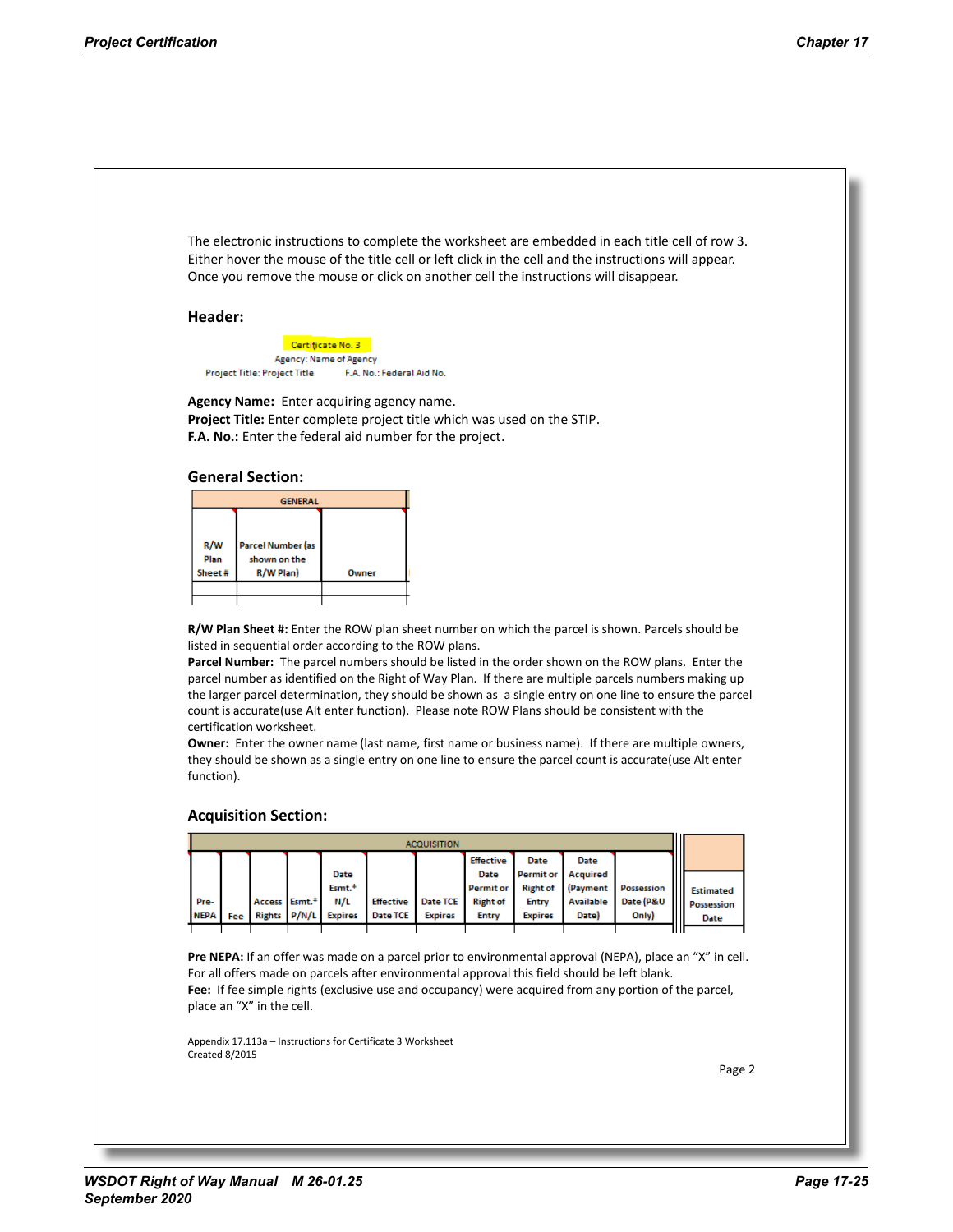**Access Rights:** Access rights apply to limited access facilities (such as interstate, WSDOT access breaks). If access rights (including light, view, and air) were acquired from any portion of the parcel, place an "X" in the cell.

**Esmt.\* P/N/L:** If a permanent (perpetual), non-permanent (defined term), or lease was acquired from any portion of the parcel, place an "P" for permanent easement, or an "N" for non-permanent easement, or an "L" for lease in cell. \*If something less than a permanent easement is acquired FHWA approval is required.

Date Esmt.\* N/L Expires: If you have FHWA approval to acquire a non-permanent easement or lease, enter the expiration date identified in the easement/lease in this cell. This column is not used in the case of a permanent easement.

**Effective Date TCE:** If a temporary easement is acquired for construction purposes on any portion of the parcel, enter the start date of the TCE. This is normally the same date as the date acquired. This is the date the agency has legal and physical possession, which is also referred to as the payment available date. Possession cannot occur prior to payment to the property owner. In the case of donations, the effective date is the possession date.

**Date TCE Expires:** Enter the date the temporary construction easement expires as specified in the temporary easement. Agencies should always use a specific expiration date to avoid clouding a property owner's title.

**Effective Date Permit or Right of Entry:** Permits or right of entries are obtained for any portion of the parcel from other agencies to perform work on their property and normally without payment of compensation, such as tying into another jurisdiction's road. Situations that involve temporary work between agencies, does not have to follow the URA process. If a permit or right of entry was obtained for construction activities required for the project, enter the start date of the permit or right of entry. This is normally the same date as the date acquired. Preliminary testing or studies in advance of construction activities are not required to be certified since the work is not part of the PS&E. Also, "beneficial" permits from private property owners are not required to be certified since the work is not required for the project itself and can be eliminated from the contract if the owner were to revoke the permit.

**Date Permit or Right of Entry Expires:** Enter the date the permit or right of entry expires as specified in the permit or right of entry.

**Date Acquired:** Date acquired is the date the agency has legal and physical possession and reached final settlement, which is also referred to as the payment available date. Possession cannot occur prior to payment to the property owner. If the payment is mailed, the agency should add 5 days to the mailing date. In the case of donations, the effective date is the possession date. Enter the date the property was acquired. This must be filled in for each parcel acquired except in the case where final settlement has not been reached (see possession date below) even if the same date appears in other columns. **Possession Date (P&U Only):** The possession date is the date the agency has the right to occupy and use the portion of the parcel needed for the project. Enter the date the agency obtained possession and use of the property. Possession cannot occur prior to payment to the property owner. In the case of a negotiated P&U, if the payment is mailed, the agency should add 5 days to the mailing date. If the payment is deposited into the court in the case of stipulated P&U, enter the date of receipt by the court clerk's office. This is only applicable in situations in which all necessary rights of way have not been acquired because final settlement has not been reached.

**Estimated Possession or Clear Date:** This column is only used if there are parcels excepted from the certification which are shown at the bottom of the spreadsheet highlighted in orange. Enter the date the agency estimates they will obtain possession or the date the parcel will be cleared for certification (occupants relocated, improvements cleared from the right of way, cost to cures completed).

Appendix 17.113a – Instructions for Certificate 3 Worksheet Created 8/2015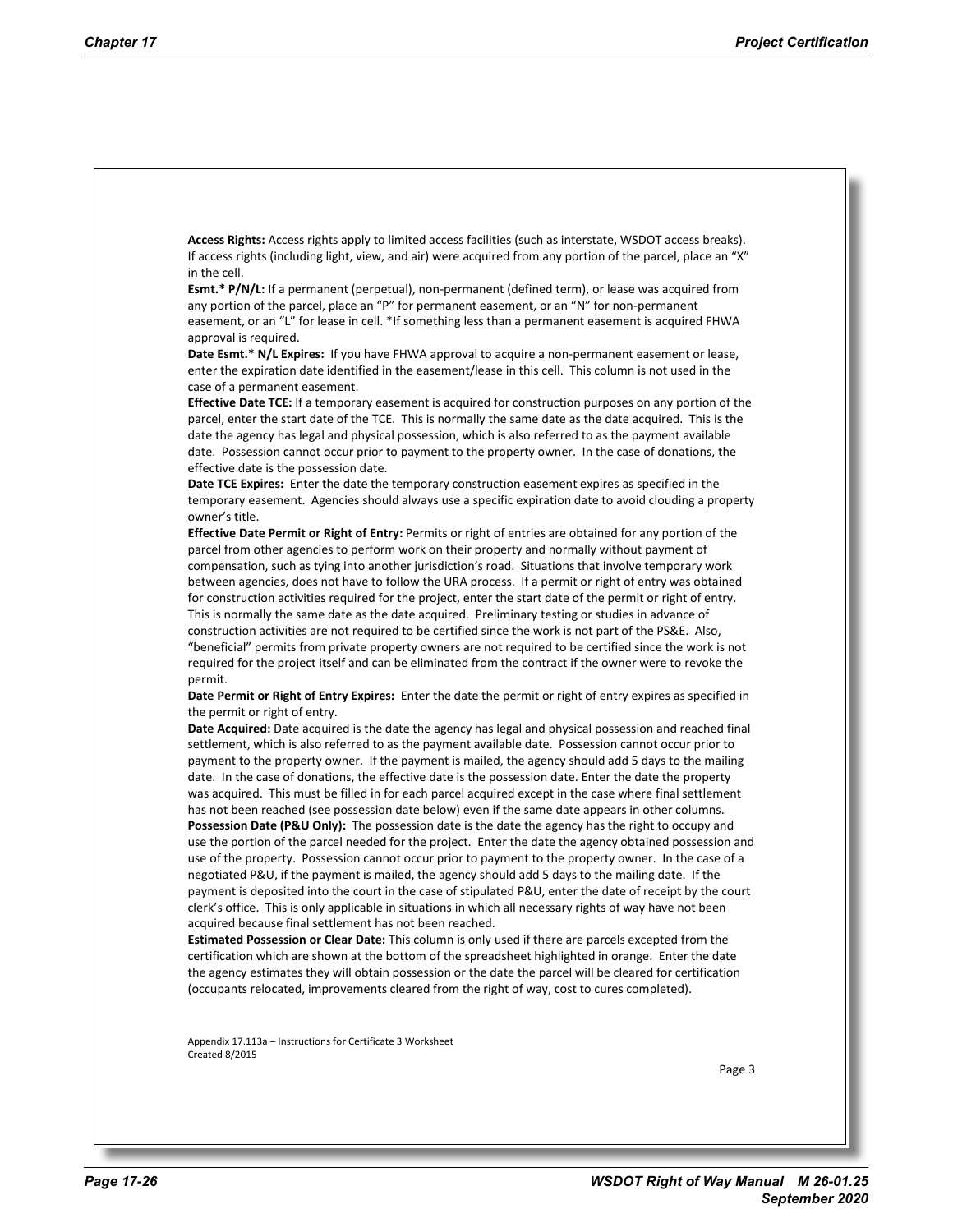### **NOTE: Refer to the Sufficient Property Rights flow chart (Appendix 25.174 & 25.175) for actual definition of property rights.**

**Relocation Section:**

|      |      |      | <b>RELOCATION</b>      |            |            |  |  |  |  |  |  |  |  |  |  |  |
|------|------|------|------------------------|------------|------------|--|--|--|--|--|--|--|--|--|--|--|
|      |      |      | <b>Non-Residential</b> |            |            |  |  |  |  |  |  |  |  |  |  |  |
|      |      |      |                        |            |            |  |  |  |  |  |  |  |  |  |  |  |
|      |      |      |                        |            |            |  |  |  |  |  |  |  |  |  |  |  |
| None | Res. | Bus. | Farm                   | <b>NPO</b> | <b>PPO</b> |  |  |  |  |  |  |  |  |  |  |  |
|      |      |      |                        |            |            |  |  |  |  |  |  |  |  |  |  |  |
|      |      |      |                        |            |            |  |  |  |  |  |  |  |  |  |  |  |

**None:** If there was no relocation on the parcel place "X" in cell. Even in situations where projects have no relocation, the cell should **not** be left blank.

**Res:** If your project displaced a residential owner or tenant occupant from the parcel, enter the number of displaced residential families in the cell.

**Bus.:** If your project displaced a business, including qualifying residential landlords (not to be confused with a business that has to relocate personal property only), place the number of displaced businesses in the cell.

**Farm:** If your project displaced a farm, enter the number of displaced farms in the cell.

**NPO**: If your project displaced a Non-Profit Organization (NPO), enter the number of displaced Non-Profit Organizations the cell.

**PPO:** If your project displaced Personal Property Only (PPO), enter the number of PPO displacements in the cell.

### **Calculated Totals Section:**

|         | <b>GENERAL</b>           |       |             |   |                           |                    |                  | <b>ACQUISITION</b><br><b>RELOCATION</b> |                  |                  |                  |                   |             |      |          |                        |              |     |                  |
|---------|--------------------------|-------|-------------|---|---------------------------|--------------------|------------------|-----------------------------------------|------------------|------------------|------------------|-------------------|-------------|------|----------|------------------------|--------------|-----|------------------|
|         |                          |       |             |   |                           |                    |                  |                                         | <b>Effective</b> | Date             | Date             |                   |             |      |          | <b>Non-Residential</b> |              |     |                  |
|         |                          |       |             |   |                           | Date               |                  |                                         | <b>Date</b>      | <b>Permit or</b> | Acquired         |                   |             |      |          |                        |              |     | <b>Estimated</b> |
| R/W     | <b>Parcel Number (as</b> |       |             |   |                           | Esmt. <sup>#</sup> |                  |                                         | <b>Permit or</b> | <b>Right of</b>  | (Payment         | <b>Possession</b> |             |      |          |                        |              |     | Possession       |
| Plan    | shown on the             |       | Pre-        |   | Access Esmt. <sup>#</sup> | N/L                | <b>Effective</b> | Date TCE                                | <b>Right of</b>  | Entry            | <b>Available</b> | Date (P&U         |             |      |          |                        |              |     | or Clear         |
| Sheet # | R/W Plan)                | Owner | <b>NEPA</b> |   | Fee Rights P/N/L          | <b>Expires</b>     | Date TCE         | <b>Expires</b>                          | Entry            | <b>Expires</b>   | Date)            | Only)             | <b>None</b> | Res. | Bus.     | Farm                   | I NPO        | PPO | <b>Date</b>      |
|         |                          |       |             |   |                           |                    |                  |                                         |                  |                  |                  |                   |             |      |          |                        |              |     |                  |
|         |                          |       |             |   |                           |                    |                  |                                         |                  |                  |                  |                   |             |      |          |                        |              |     |                  |
|         |                          |       |             |   |                           |                    |                  |                                         |                  |                  |                  |                   |             |      |          |                        |              |     |                  |
|         |                          |       |             |   |                           |                    |                  |                                         |                  |                  |                  |                   |             |      |          |                        |              |     |                  |
|         |                          |       |             |   |                           |                    |                  |                                         |                  |                  |                  |                   |             |      |          |                        |              |     |                  |
|         |                          |       |             |   |                           |                    |                  |                                         |                  |                  |                  |                   |             |      |          |                        |              |     |                  |
|         |                          |       |             |   |                           |                    |                  |                                         |                  |                  |                  |                   |             |      |          |                        |              |     |                  |
|         |                          |       | o           | o | o                         | o                  | ٥                |                                         | 0                |                  |                  |                   |             | 0    | $\Omega$ | o                      | $\mathbf{0}$ | 0   |                  |

**Column Totals:** Each column has a formula at the bottom that will "count" the box if it has data in it. The calculations will happen automatically so there is no need to alter or enter information in this section. The totals should be reconciled with the ROW plan to ensure all rights were acquired.

If you have multiple displacements for one parcel you will need to type in the number of displacements in the appropriate column and the total will be calculated as an "Auto Sum".

### **Example:**

Appendix 17.113a – Instructions for Certificate 3 Worksheet Created 8/2015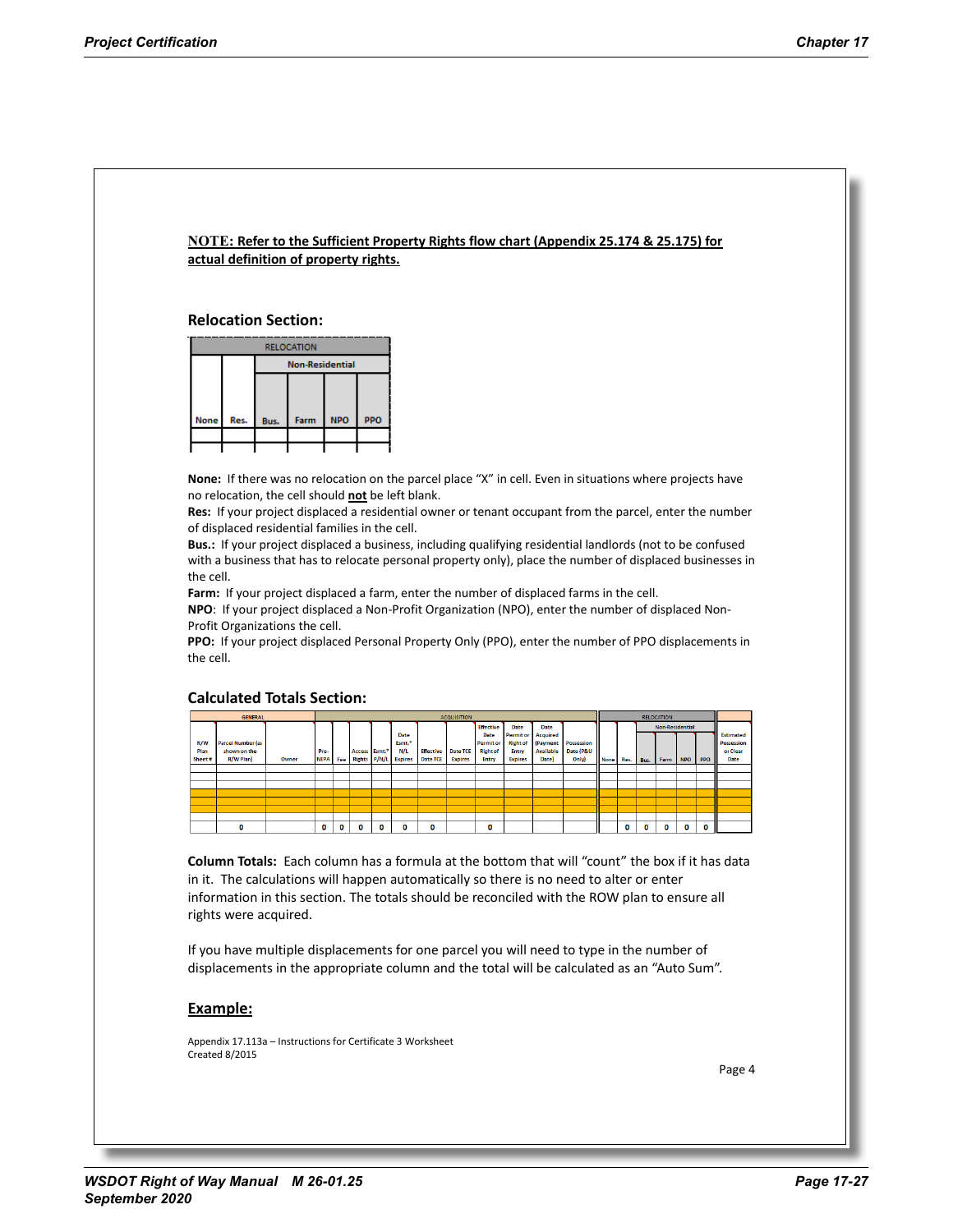

Appendix 17.113a – Instructions for Certificate 3 Worksheet Created 8/2015